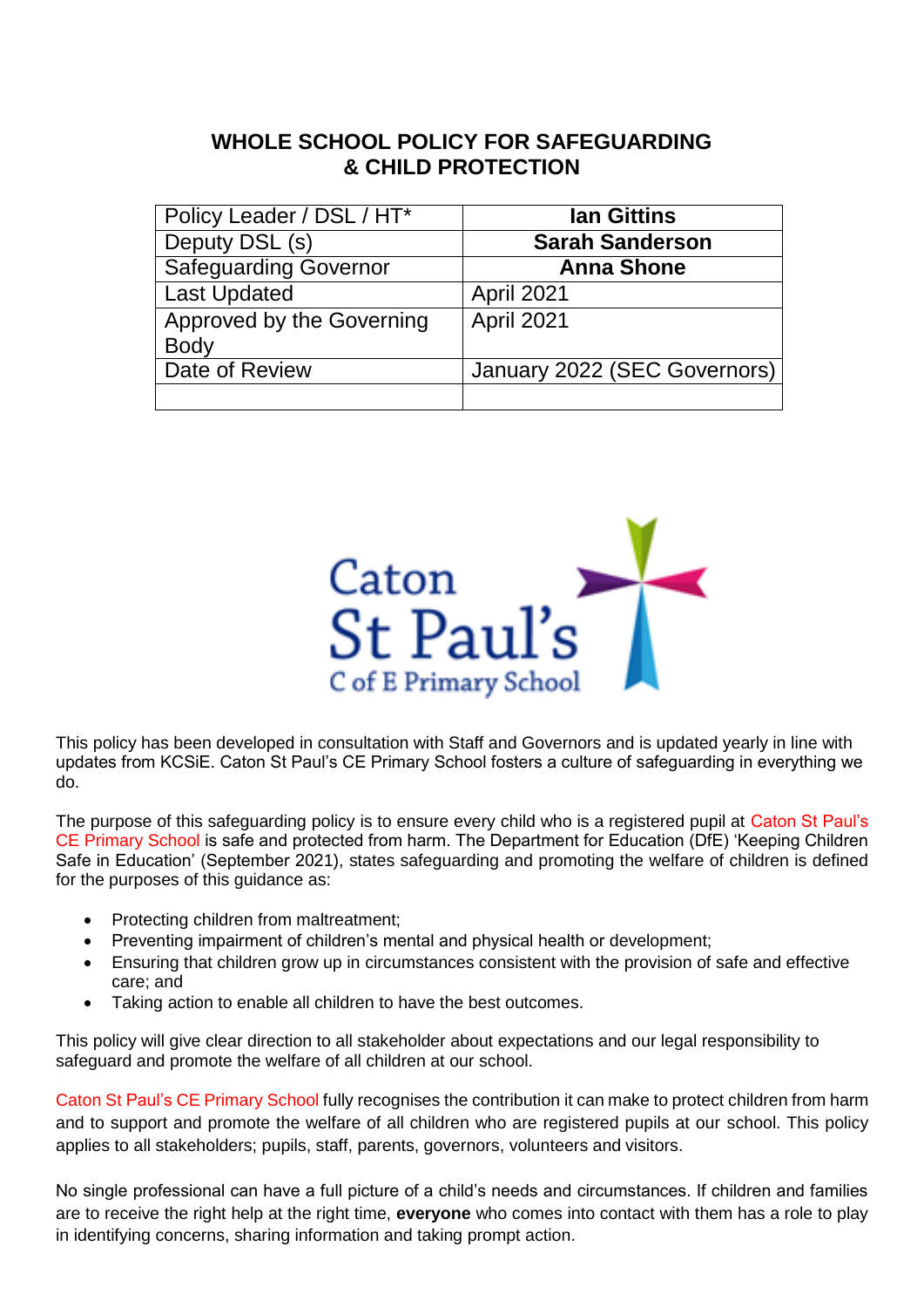The Children Acts 1989 and 2004, states a child is anyone who has not reached their 18<sup>th</sup> birthday. The commitment to safeguarding and promoting the welfare of children however will extend to all children who visit Caton St Paul's CE Primary School as well as all pupils of school.

| <b>KEY AREA</b>    |                                                                                                                                                                                                                                                                                                                                                                                                                                                                                                                                                                                                                                                                                                                                                                                                                                                                                                                                                                                                                                                                                                                                                                                               |
|--------------------|-----------------------------------------------------------------------------------------------------------------------------------------------------------------------------------------------------------------------------------------------------------------------------------------------------------------------------------------------------------------------------------------------------------------------------------------------------------------------------------------------------------------------------------------------------------------------------------------------------------------------------------------------------------------------------------------------------------------------------------------------------------------------------------------------------------------------------------------------------------------------------------------------------------------------------------------------------------------------------------------------------------------------------------------------------------------------------------------------------------------------------------------------------------------------------------------------|
| <b>Definitions</b> | Children can abuse other children. This is generally referred to as peer on peer abuse and<br>can take many forms. This can include (but is not limited to) bullying (including cyberbullying);<br>sexual violence and sexual harassment; physical abuse such as hitting, kicking, shaking,<br>biting, hair pulling, or otherwise causing physical harm; sexting and initiating/hazing type<br>violence and rituals.                                                                                                                                                                                                                                                                                                                                                                                                                                                                                                                                                                                                                                                                                                                                                                          |
|                    | For the purposes of this policy, "sexual violence" refers to the following offences as defined<br>under the Sexual Offences Act 2003:                                                                                                                                                                                                                                                                                                                                                                                                                                                                                                                                                                                                                                                                                                                                                                                                                                                                                                                                                                                                                                                         |
|                    | <b>Rape:</b> A person (A) commits an offence of rape if they intentionally penetrate the<br>$\bullet$<br>vagina, anus or mouth of another person (B) with their penis, B does not consent to<br>the penetration, and A does not reasonably believe that B consents.<br>Assault by penetration: A person (A) commits an offence if they intentionally<br>penetrate the vagina or anus of another person (B) with a part of their body or<br>anything else, the penetration is sexual, B does not consent to the penetration, and<br>A does not reasonably believe that B consents.<br><b>Sexual assault:</b> A person (A) commits an offence of sexual assault if they<br>٠<br>intentionally touch another person (B), the touching is sexual, B does not consent to<br>the touching, and A does not reasonably believe that B consents.<br>Causing someone to engage in sexual activity without consent: A person $(A)$<br>commits an offence if they intentionally cause another person (B) to engage in an<br>activity, the activity is sexual, B does not consent to engaging in the activity, and A<br>does not reasonably believe that B consents. This could include forcing someone to |
|                    | strip, touch themselves sexually, or to engage in sexual activity with a third party.                                                                                                                                                                                                                                                                                                                                                                                                                                                                                                                                                                                                                                                                                                                                                                                                                                                                                                                                                                                                                                                                                                         |
|                    | For the purposes of this policy, "sexual harassment" refers to unwanted conduct of a sexual<br>nature that occurs online or offline, inside or outside of school. Sexual harassment is likely<br>to violate a pupil's dignity, make them feel intimidated, degraded or humiliated, and create a<br>hostile, offensive, or sexualised environment. If left unchallenged, sexual harassment can<br>create an atmosphere that normalises inappropriate behaviour and may lead to sexual<br>violence. Sexual harassment can include, but is not limited to:<br>Sexual comments, such as sexual stories, lewd comments, sexual remarks about<br>$\bullet$<br>clothes and appearance, and sexualised name-calling.<br>• Sexual "jokes" and taunting.                                                                                                                                                                                                                                                                                                                                                                                                                                                |
|                    | Physical behaviour, such as deliberately brushing against someone, interfering with<br>someone's clothes, and displaying images of a sexual nature.                                                                                                                                                                                                                                                                                                                                                                                                                                                                                                                                                                                                                                                                                                                                                                                                                                                                                                                                                                                                                                           |
|                    | Online sexual harassment, which may be standalone or part of a wider pattern of<br>sexual harassment and/or sexual violence. This includes:<br>The consensual and non-consensual sharing of nude and semi-nude images                                                                                                                                                                                                                                                                                                                                                                                                                                                                                                                                                                                                                                                                                                                                                                                                                                                                                                                                                                         |
|                    | and/or videos.<br>Sharing unwanted explicit content.<br>Upskirting.<br>Sexualised online bullying.                                                                                                                                                                                                                                                                                                                                                                                                                                                                                                                                                                                                                                                                                                                                                                                                                                                                                                                                                                                                                                                                                            |
|                    | Unwanted sexual comments and messages, including on social media.<br>Sexual exploitation, coercion, and threats.<br>$-$                                                                                                                                                                                                                                                                                                                                                                                                                                                                                                                                                                                                                                                                                                                                                                                                                                                                                                                                                                                                                                                                       |
|                    | Upskirting refers to the act, as identified the Voyeurism (Offences) Act 2019, of taking a<br>picture or video under another person's clothing, without their knowledge or consent, with<br>the intention of viewing that person's genitals or buttocks, with or without clothing, to obtain<br>sexual gratification, or cause the victim humiliation, distress or alarm. Upskirting is a criminal<br>offence. Anyone, including pupils and staff, of any gender can be a victim of upskirting.                                                                                                                                                                                                                                                                                                                                                                                                                                                                                                                                                                                                                                                                                               |

**Consensual and non-consensual sharing of nude and semi-nude images and/or**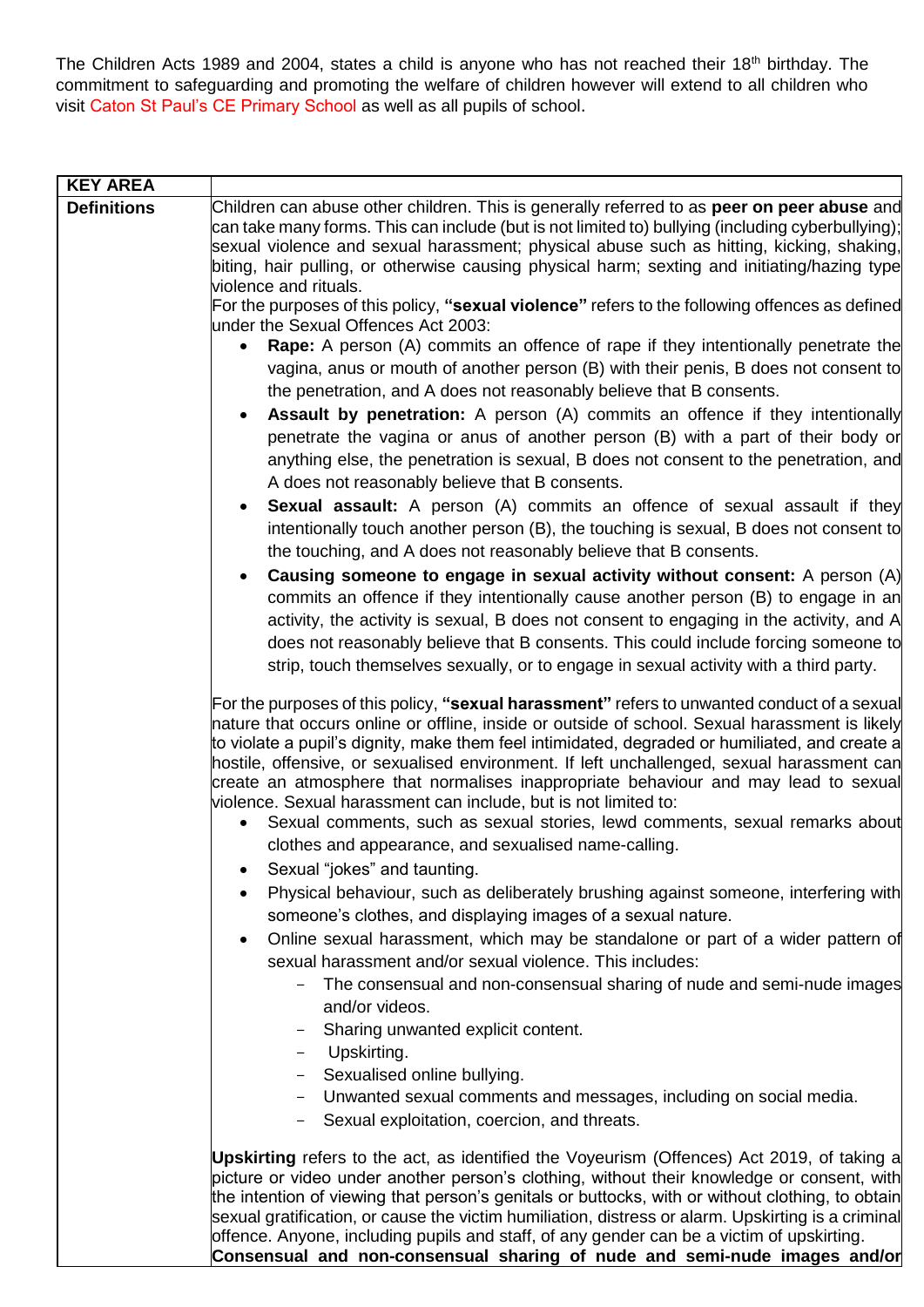|                                     | videos, colloquially known as "sexting" and "youth produced imagery", is defined as the<br>sharing between pupils of sexually explicit content, including indecent imagery. Indecent<br><b>imagery</b> is defined as an image which meets one or more of the following criteria:<br>Nude or semi-nude sexual posing<br>A child touching themselves in a sexual way<br>Any sexual activity involving a child<br>Someone hurting a child sexually<br>Sexual activity that involves animals<br><b>Consent</b> is defined as having the freedom and capacity to choose to engage in sexual<br>activity. Consent may be given to one sort of sexual activity but not another and can be<br>withdrawn at any time during sexual activity and each time activity occurs. A person only<br>consents to a sexual activity if they agree by choice to that activity and has the freedom and<br>capacity to make that choice. Children under the age of 13 can never consent to any sexual<br>activity. The age of consent is 16.                                                                                                                                                                                                                                                                                                                                                                                                                                                                                                                                                                                                                                    |
|-------------------------------------|-----------------------------------------------------------------------------------------------------------------------------------------------------------------------------------------------------------------------------------------------------------------------------------------------------------------------------------------------------------------------------------------------------------------------------------------------------------------------------------------------------------------------------------------------------------------------------------------------------------------------------------------------------------------------------------------------------------------------------------------------------------------------------------------------------------------------------------------------------------------------------------------------------------------------------------------------------------------------------------------------------------------------------------------------------------------------------------------------------------------------------------------------------------------------------------------------------------------------------------------------------------------------------------------------------------------------------------------------------------------------------------------------------------------------------------------------------------------------------------------------------------------------------------------------------------------------------------------------------------------------------------------------------------|
| $COVID - 19$                        | Keeping Children Safe in Education (KCSIE) remains in force throughout the response to<br>coronavirus (COVID-19). However, Caton St Paul's CE Primary School recognises that<br>further measures or adaptations to current policies and procedures may be required in<br>response to the pandemic. Any such measures will be detailed and communicated<br>through addendums to the policy, when necessary, and shared with all stakeholders.<br>Caton St Paul's CE Primary School will continue to follow up to date Government<br>Guidance.                                                                                                                                                                                                                                                                                                                                                                                                                                                                                                                                                                                                                                                                                                                                                                                                                                                                                                                                                                                                                                                                                                              |
| <b>Statutory</b><br><b>Guidance</b> | <b>Education Act 2002:</b> Section 175 of the Education Act 2002 requires local<br>education authorities and the governors of maintained schools and further<br>education (FE) colleges to make arrangements to ensure that their functions are<br>carried out with a view to safeguarding and promoting the welfare of children.<br>Section 157 of the same act and the Education (Independent Schools Standards)<br>(England) Regulations 2003 require proprietors of independent schools (including<br>academies and city technology colleges) to have arrangements to safeguard and<br>promote the welfare of children who are pupils at the school.<br><b>Working Together to Safequard Children 2018</b> sets out organisational<br>responsibilities for schools and colleges and this applies to maintained,<br>independent, academies, free schools and alternative non provision academies<br>Keeping Children Safe in Education 2021 Statutory guidance for schools and<br>colleges 2020 was issued under Section 175 of the Education Act 2002, the<br>Education (Independent School Standards) Regulations 2014 and the Education<br>(Non-Maintained Special Schools) (England) Regulations 2011. This contains<br>information on what schools and colleges <b>should</b> do and sets out the legal duties<br>with which schools must comply<br>What to do if you are worried a child is being abused<br>$\bullet$<br><b>Guidance for Safer Working Practice (with Addendum April 2020)</b><br>$\bullet$<br><b>The Children Act 1989</b><br><b>The Children Act 2004</b><br><b>The Prevent Duty</b><br><b>FGM</b> (female genital mutilation) |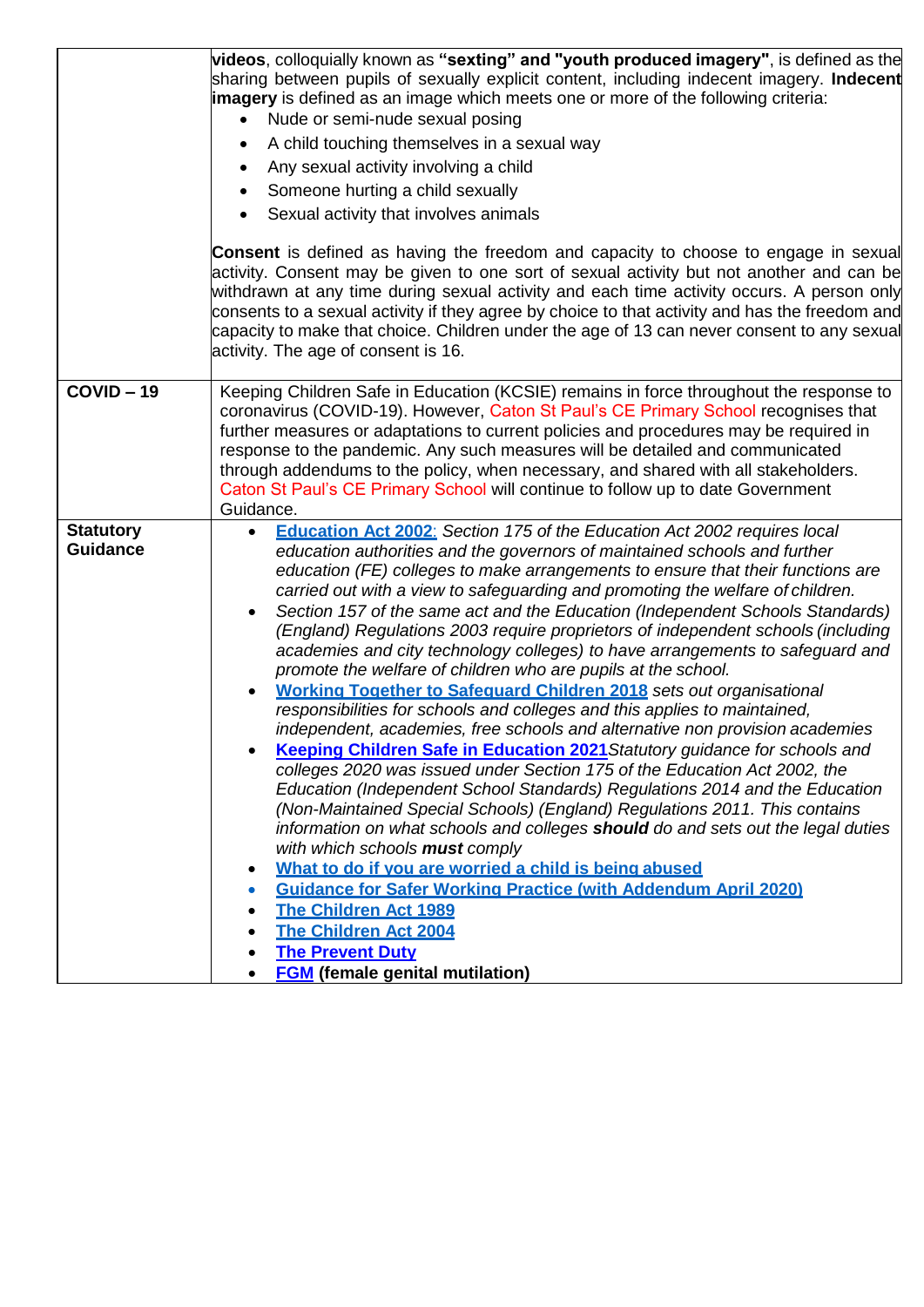| <b>Ethos</b>                       | Caton St Paul's CE Primary School recognises that high self-esteem, confidence,<br>peer support and clear lines of communication with trusted adults helps all<br>children, especially those at risk of, or suffering abuse. We therefore ensure that:<br>ALL staff, volunteers and governors contribute to an ethos where children feel<br>secure and safe<br>ALL children have opportunities to communicate and know that they are listened<br>tΩ<br>ALL children's wishes, feelings and views will be taken into account when<br>decisions are being made about how to keep them safe<br>ALL children know that they can communicate with any adult in school if they are<br>worried or in difficulty<br>ALL staff and volunteers will contribute to providing a curriculum which will equip<br>children with the skills they need to stay safe and be able to communicate when<br>they do not feel safe<br>ALL staff and volunteers will contribute to providing a curriculum which will help<br>children develop an attitude which will enable them to enter adulthood<br>successfully and reach their full potential<br>ALL staff, volunteers and governors will establish effective, supportive and<br>positive relationships with parents, carers, pupils and professionals. |
|------------------------------------|--------------------------------------------------------------------------------------------------------------------------------------------------------------------------------------------------------------------------------------------------------------------------------------------------------------------------------------------------------------------------------------------------------------------------------------------------------------------------------------------------------------------------------------------------------------------------------------------------------------------------------------------------------------------------------------------------------------------------------------------------------------------------------------------------------------------------------------------------------------------------------------------------------------------------------------------------------------------------------------------------------------------------------------------------------------------------------------------------------------------------------------------------------------------------------------------------------------------------------------------------------------------------------------|
| Roles &<br><b>Responsibilities</b> | Caton St Paul's CE Primary School is committed to providing the relevant<br>personnel with clear and explicit roles and responsibilities to ensure                                                                                                                                                                                                                                                                                                                                                                                                                                                                                                                                                                                                                                                                                                                                                                                                                                                                                                                                                                                                                                                                                                                                   |
|                                    | accountability when safeguarding children. We therefore ensure that:                                                                                                                                                                                                                                                                                                                                                                                                                                                                                                                                                                                                                                                                                                                                                                                                                                                                                                                                                                                                                                                                                                                                                                                                                 |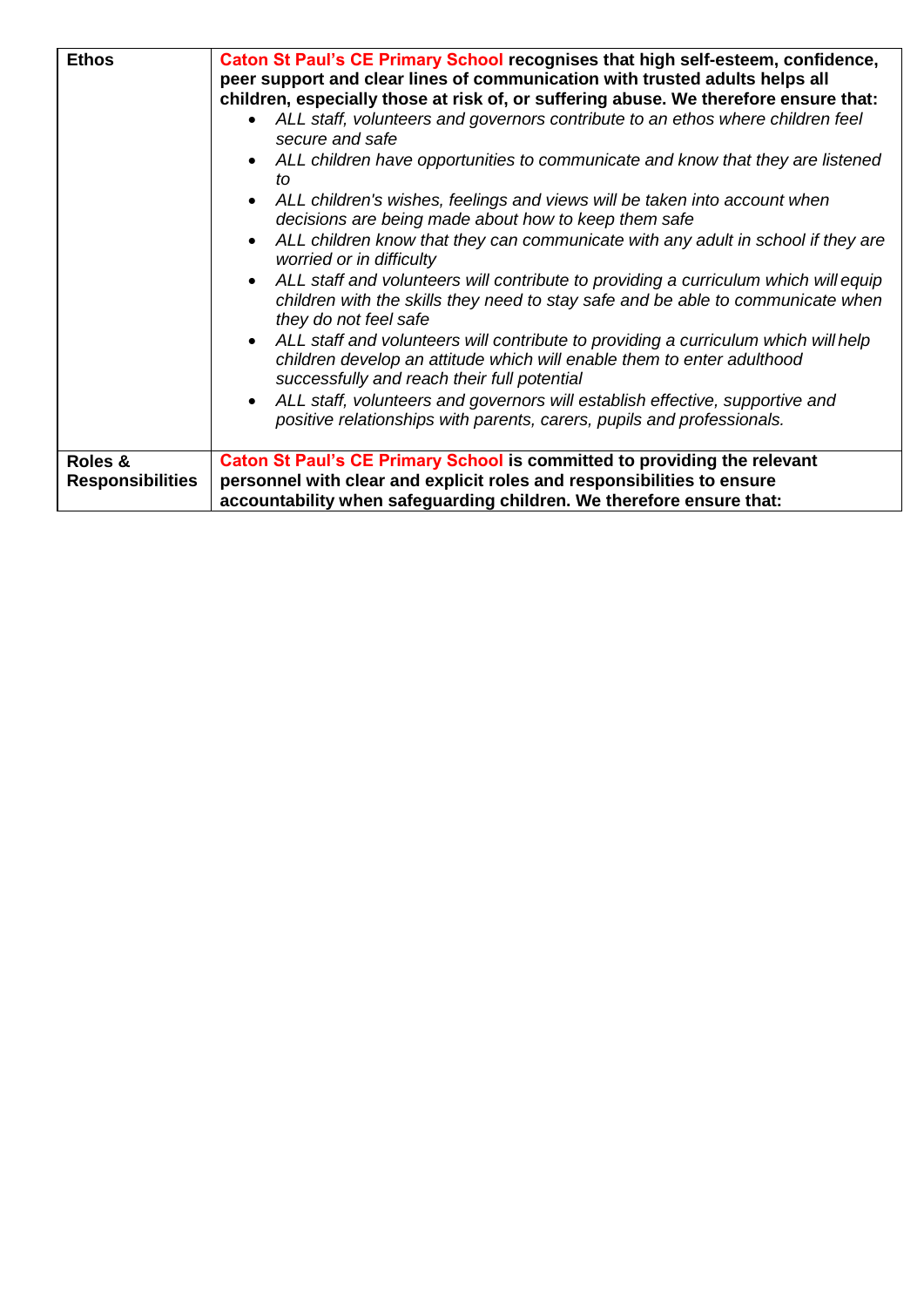| All staff have a responsibility to:<br>Consider, at all times, what is in the best interests of the pupil with a child-centred<br>approach<br>Contribute to, and maintain a high safeguarding ethos within the setting, with<br>$\bullet$<br>safeguarding pupils at the forefront of practice at all times<br>Ensure ALL children have opportunities to communicate and know that they are<br>listened to<br>Contribute to providing a curriculum which will equip children with the skills to keep<br>$\bullet$<br>themselves safe and develop an attitude which will enable them to enter adulthood<br>successfully and reach their full potential<br>Establish effective, supportive, and <b>positive relationships</b> with parents, carers,<br>$\bullet$<br>pupils and other professionals<br>Maintain an attitude of 'it could happen here' where safeguarding is concerned<br>$\bullet$<br>Be proactive to provide a safe environment in which pupils can learn<br>$\bullet$<br>Be prepared to identify pupils or families who may benefit from early help<br>$\bullet$<br>Be aware of the school's individual procedures that support safeguarding,<br>$\bullet$<br>including all policies, internal reporting procedures, information and training provided<br>Be aware of the role and identity of the DSL and deputy DSLs and seek them for<br>$\bullet$<br>advice if required<br>Undertake safeguarding training, including online safety training, during induction<br>$\bullet$<br>and subsequently on a regular basis, including receiving bulletins, emails and<br>briefings<br>Be aware of the local early help process and understand their role in it.<br>٠<br>Be aware of, and understand, the process for making referrals to Children's Social<br>$\bullet$<br>Care, understanding that anyone can make a referral<br>Understand how to make a referral to CSC and/or the police immediately, if at any<br>$\bullet$<br>point there is a risk of immediate serious harm to a child<br>Be aware of and understand the procedure to follow in the event that a child<br>$\bullet$<br>confides they are being abused, exploited or neglected, in a timely manner<br>Maintain appropriate levels of confidentiality when dealing with individual cases<br>$\bullet$<br>Reassure victims that they are being taken seriously, that they will be supported,<br>and that they will be kept safe.<br>Be aware of safeguarding issues that can put pupils at risk of harm.<br>٠<br>Be aware of behaviours linked to issues such as drug-taking, alcohol misuse,<br>$\bullet$<br>deliberately missing education, and sharing indecent images, and other signs that<br>pupils may be at risk of harm<br>Be fully aware of the importance of mental health in relation to safeguarding and<br>$\bullet$<br>that all staff should also be aware that mental health problems can, in some cases, |           |                                                                                                    |
|----------------------------------------------------------------------------------------------------------------------------------------------------------------------------------------------------------------------------------------------------------------------------------------------------------------------------------------------------------------------------------------------------------------------------------------------------------------------------------------------------------------------------------------------------------------------------------------------------------------------------------------------------------------------------------------------------------------------------------------------------------------------------------------------------------------------------------------------------------------------------------------------------------------------------------------------------------------------------------------------------------------------------------------------------------------------------------------------------------------------------------------------------------------------------------------------------------------------------------------------------------------------------------------------------------------------------------------------------------------------------------------------------------------------------------------------------------------------------------------------------------------------------------------------------------------------------------------------------------------------------------------------------------------------------------------------------------------------------------------------------------------------------------------------------------------------------------------------------------------------------------------------------------------------------------------------------------------------------------------------------------------------------------------------------------------------------------------------------------------------------------------------------------------------------------------------------------------------------------------------------------------------------------------------------------------------------------------------------------------------------------------------------------------------------------------------------------------------------------------------------------------------------------------------------------------------------------------------------------------------------------------------------------------------------------------------------------------------------------------------------------------------------------------------------------------------------------------------------------------------------------------------------------|-----------|----------------------------------------------------------------------------------------------------|
|                                                                                                                                                                                                                                                                                                                                                                                                                                                                                                                                                                                                                                                                                                                                                                                                                                                                                                                                                                                                                                                                                                                                                                                                                                                                                                                                                                                                                                                                                                                                                                                                                                                                                                                                                                                                                                                                                                                                                                                                                                                                                                                                                                                                                                                                                                                                                                                                                                                                                                                                                                                                                                                                                                                                                                                                                                                                                                          |           |                                                                                                    |
|                                                                                                                                                                                                                                                                                                                                                                                                                                                                                                                                                                                                                                                                                                                                                                                                                                                                                                                                                                                                                                                                                                                                                                                                                                                                                                                                                                                                                                                                                                                                                                                                                                                                                                                                                                                                                                                                                                                                                                                                                                                                                                                                                                                                                                                                                                                                                                                                                                                                                                                                                                                                                                                                                                                                                                                                                                                                                                          |           |                                                                                                    |
|                                                                                                                                                                                                                                                                                                                                                                                                                                                                                                                                                                                                                                                                                                                                                                                                                                                                                                                                                                                                                                                                                                                                                                                                                                                                                                                                                                                                                                                                                                                                                                                                                                                                                                                                                                                                                                                                                                                                                                                                                                                                                                                                                                                                                                                                                                                                                                                                                                                                                                                                                                                                                                                                                                                                                                                                                                                                                                          |           |                                                                                                    |
|                                                                                                                                                                                                                                                                                                                                                                                                                                                                                                                                                                                                                                                                                                                                                                                                                                                                                                                                                                                                                                                                                                                                                                                                                                                                                                                                                                                                                                                                                                                                                                                                                                                                                                                                                                                                                                                                                                                                                                                                                                                                                                                                                                                                                                                                                                                                                                                                                                                                                                                                                                                                                                                                                                                                                                                                                                                                                                          |           |                                                                                                    |
|                                                                                                                                                                                                                                                                                                                                                                                                                                                                                                                                                                                                                                                                                                                                                                                                                                                                                                                                                                                                                                                                                                                                                                                                                                                                                                                                                                                                                                                                                                                                                                                                                                                                                                                                                                                                                                                                                                                                                                                                                                                                                                                                                                                                                                                                                                                                                                                                                                                                                                                                                                                                                                                                                                                                                                                                                                                                                                          |           |                                                                                                    |
|                                                                                                                                                                                                                                                                                                                                                                                                                                                                                                                                                                                                                                                                                                                                                                                                                                                                                                                                                                                                                                                                                                                                                                                                                                                                                                                                                                                                                                                                                                                                                                                                                                                                                                                                                                                                                                                                                                                                                                                                                                                                                                                                                                                                                                                                                                                                                                                                                                                                                                                                                                                                                                                                                                                                                                                                                                                                                                          |           |                                                                                                    |
|                                                                                                                                                                                                                                                                                                                                                                                                                                                                                                                                                                                                                                                                                                                                                                                                                                                                                                                                                                                                                                                                                                                                                                                                                                                                                                                                                                                                                                                                                                                                                                                                                                                                                                                                                                                                                                                                                                                                                                                                                                                                                                                                                                                                                                                                                                                                                                                                                                                                                                                                                                                                                                                                                                                                                                                                                                                                                                          |           |                                                                                                    |
|                                                                                                                                                                                                                                                                                                                                                                                                                                                                                                                                                                                                                                                                                                                                                                                                                                                                                                                                                                                                                                                                                                                                                                                                                                                                                                                                                                                                                                                                                                                                                                                                                                                                                                                                                                                                                                                                                                                                                                                                                                                                                                                                                                                                                                                                                                                                                                                                                                                                                                                                                                                                                                                                                                                                                                                                                                                                                                          |           |                                                                                                    |
|                                                                                                                                                                                                                                                                                                                                                                                                                                                                                                                                                                                                                                                                                                                                                                                                                                                                                                                                                                                                                                                                                                                                                                                                                                                                                                                                                                                                                                                                                                                                                                                                                                                                                                                                                                                                                                                                                                                                                                                                                                                                                                                                                                                                                                                                                                                                                                                                                                                                                                                                                                                                                                                                                                                                                                                                                                                                                                          |           |                                                                                                    |
|                                                                                                                                                                                                                                                                                                                                                                                                                                                                                                                                                                                                                                                                                                                                                                                                                                                                                                                                                                                                                                                                                                                                                                                                                                                                                                                                                                                                                                                                                                                                                                                                                                                                                                                                                                                                                                                                                                                                                                                                                                                                                                                                                                                                                                                                                                                                                                                                                                                                                                                                                                                                                                                                                                                                                                                                                                                                                                          |           |                                                                                                    |
|                                                                                                                                                                                                                                                                                                                                                                                                                                                                                                                                                                                                                                                                                                                                                                                                                                                                                                                                                                                                                                                                                                                                                                                                                                                                                                                                                                                                                                                                                                                                                                                                                                                                                                                                                                                                                                                                                                                                                                                                                                                                                                                                                                                                                                                                                                                                                                                                                                                                                                                                                                                                                                                                                                                                                                                                                                                                                                          |           |                                                                                                    |
|                                                                                                                                                                                                                                                                                                                                                                                                                                                                                                                                                                                                                                                                                                                                                                                                                                                                                                                                                                                                                                                                                                                                                                                                                                                                                                                                                                                                                                                                                                                                                                                                                                                                                                                                                                                                                                                                                                                                                                                                                                                                                                                                                                                                                                                                                                                                                                                                                                                                                                                                                                                                                                                                                                                                                                                                                                                                                                          |           |                                                                                                    |
|                                                                                                                                                                                                                                                                                                                                                                                                                                                                                                                                                                                                                                                                                                                                                                                                                                                                                                                                                                                                                                                                                                                                                                                                                                                                                                                                                                                                                                                                                                                                                                                                                                                                                                                                                                                                                                                                                                                                                                                                                                                                                                                                                                                                                                                                                                                                                                                                                                                                                                                                                                                                                                                                                                                                                                                                                                                                                                          |           |                                                                                                    |
|                                                                                                                                                                                                                                                                                                                                                                                                                                                                                                                                                                                                                                                                                                                                                                                                                                                                                                                                                                                                                                                                                                                                                                                                                                                                                                                                                                                                                                                                                                                                                                                                                                                                                                                                                                                                                                                                                                                                                                                                                                                                                                                                                                                                                                                                                                                                                                                                                                                                                                                                                                                                                                                                                                                                                                                                                                                                                                          |           |                                                                                                    |
|                                                                                                                                                                                                                                                                                                                                                                                                                                                                                                                                                                                                                                                                                                                                                                                                                                                                                                                                                                                                                                                                                                                                                                                                                                                                                                                                                                                                                                                                                                                                                                                                                                                                                                                                                                                                                                                                                                                                                                                                                                                                                                                                                                                                                                                                                                                                                                                                                                                                                                                                                                                                                                                                                                                                                                                                                                                                                                          |           |                                                                                                    |
|                                                                                                                                                                                                                                                                                                                                                                                                                                                                                                                                                                                                                                                                                                                                                                                                                                                                                                                                                                                                                                                                                                                                                                                                                                                                                                                                                                                                                                                                                                                                                                                                                                                                                                                                                                                                                                                                                                                                                                                                                                                                                                                                                                                                                                                                                                                                                                                                                                                                                                                                                                                                                                                                                                                                                                                                                                                                                                          |           |                                                                                                    |
|                                                                                                                                                                                                                                                                                                                                                                                                                                                                                                                                                                                                                                                                                                                                                                                                                                                                                                                                                                                                                                                                                                                                                                                                                                                                                                                                                                                                                                                                                                                                                                                                                                                                                                                                                                                                                                                                                                                                                                                                                                                                                                                                                                                                                                                                                                                                                                                                                                                                                                                                                                                                                                                                                                                                                                                                                                                                                                          |           |                                                                                                    |
|                                                                                                                                                                                                                                                                                                                                                                                                                                                                                                                                                                                                                                                                                                                                                                                                                                                                                                                                                                                                                                                                                                                                                                                                                                                                                                                                                                                                                                                                                                                                                                                                                                                                                                                                                                                                                                                                                                                                                                                                                                                                                                                                                                                                                                                                                                                                                                                                                                                                                                                                                                                                                                                                                                                                                                                                                                                                                                          |           |                                                                                                    |
|                                                                                                                                                                                                                                                                                                                                                                                                                                                                                                                                                                                                                                                                                                                                                                                                                                                                                                                                                                                                                                                                                                                                                                                                                                                                                                                                                                                                                                                                                                                                                                                                                                                                                                                                                                                                                                                                                                                                                                                                                                                                                                                                                                                                                                                                                                                                                                                                                                                                                                                                                                                                                                                                                                                                                                                                                                                                                                          |           |                                                                                                    |
|                                                                                                                                                                                                                                                                                                                                                                                                                                                                                                                                                                                                                                                                                                                                                                                                                                                                                                                                                                                                                                                                                                                                                                                                                                                                                                                                                                                                                                                                                                                                                                                                                                                                                                                                                                                                                                                                                                                                                                                                                                                                                                                                                                                                                                                                                                                                                                                                                                                                                                                                                                                                                                                                                                                                                                                                                                                                                                          |           |                                                                                                    |
|                                                                                                                                                                                                                                                                                                                                                                                                                                                                                                                                                                                                                                                                                                                                                                                                                                                                                                                                                                                                                                                                                                                                                                                                                                                                                                                                                                                                                                                                                                                                                                                                                                                                                                                                                                                                                                                                                                                                                                                                                                                                                                                                                                                                                                                                                                                                                                                                                                                                                                                                                                                                                                                                                                                                                                                                                                                                                                          |           |                                                                                                    |
|                                                                                                                                                                                                                                                                                                                                                                                                                                                                                                                                                                                                                                                                                                                                                                                                                                                                                                                                                                                                                                                                                                                                                                                                                                                                                                                                                                                                                                                                                                                                                                                                                                                                                                                                                                                                                                                                                                                                                                                                                                                                                                                                                                                                                                                                                                                                                                                                                                                                                                                                                                                                                                                                                                                                                                                                                                                                                                          |           |                                                                                                    |
|                                                                                                                                                                                                                                                                                                                                                                                                                                                                                                                                                                                                                                                                                                                                                                                                                                                                                                                                                                                                                                                                                                                                                                                                                                                                                                                                                                                                                                                                                                                                                                                                                                                                                                                                                                                                                                                                                                                                                                                                                                                                                                                                                                                                                                                                                                                                                                                                                                                                                                                                                                                                                                                                                                                                                                                                                                                                                                          |           |                                                                                                    |
|                                                                                                                                                                                                                                                                                                                                                                                                                                                                                                                                                                                                                                                                                                                                                                                                                                                                                                                                                                                                                                                                                                                                                                                                                                                                                                                                                                                                                                                                                                                                                                                                                                                                                                                                                                                                                                                                                                                                                                                                                                                                                                                                                                                                                                                                                                                                                                                                                                                                                                                                                                                                                                                                                                                                                                                                                                                                                                          |           |                                                                                                    |
|                                                                                                                                                                                                                                                                                                                                                                                                                                                                                                                                                                                                                                                                                                                                                                                                                                                                                                                                                                                                                                                                                                                                                                                                                                                                                                                                                                                                                                                                                                                                                                                                                                                                                                                                                                                                                                                                                                                                                                                                                                                                                                                                                                                                                                                                                                                                                                                                                                                                                                                                                                                                                                                                                                                                                                                                                                                                                                          |           |                                                                                                    |
|                                                                                                                                                                                                                                                                                                                                                                                                                                                                                                                                                                                                                                                                                                                                                                                                                                                                                                                                                                                                                                                                                                                                                                                                                                                                                                                                                                                                                                                                                                                                                                                                                                                                                                                                                                                                                                                                                                                                                                                                                                                                                                                                                                                                                                                                                                                                                                                                                                                                                                                                                                                                                                                                                                                                                                                                                                                                                                          |           |                                                                                                    |
|                                                                                                                                                                                                                                                                                                                                                                                                                                                                                                                                                                                                                                                                                                                                                                                                                                                                                                                                                                                                                                                                                                                                                                                                                                                                                                                                                                                                                                                                                                                                                                                                                                                                                                                                                                                                                                                                                                                                                                                                                                                                                                                                                                                                                                                                                                                                                                                                                                                                                                                                                                                                                                                                                                                                                                                                                                                                                                          |           |                                                                                                    |
|                                                                                                                                                                                                                                                                                                                                                                                                                                                                                                                                                                                                                                                                                                                                                                                                                                                                                                                                                                                                                                                                                                                                                                                                                                                                                                                                                                                                                                                                                                                                                                                                                                                                                                                                                                                                                                                                                                                                                                                                                                                                                                                                                                                                                                                                                                                                                                                                                                                                                                                                                                                                                                                                                                                                                                                                                                                                                                          |           |                                                                                                    |
|                                                                                                                                                                                                                                                                                                                                                                                                                                                                                                                                                                                                                                                                                                                                                                                                                                                                                                                                                                                                                                                                                                                                                                                                                                                                                                                                                                                                                                                                                                                                                                                                                                                                                                                                                                                                                                                                                                                                                                                                                                                                                                                                                                                                                                                                                                                                                                                                                                                                                                                                                                                                                                                                                                                                                                                                                                                                                                          |           |                                                                                                    |
|                                                                                                                                                                                                                                                                                                                                                                                                                                                                                                                                                                                                                                                                                                                                                                                                                                                                                                                                                                                                                                                                                                                                                                                                                                                                                                                                                                                                                                                                                                                                                                                                                                                                                                                                                                                                                                                                                                                                                                                                                                                                                                                                                                                                                                                                                                                                                                                                                                                                                                                                                                                                                                                                                                                                                                                                                                                                                                          |           |                                                                                                    |
|                                                                                                                                                                                                                                                                                                                                                                                                                                                                                                                                                                                                                                                                                                                                                                                                                                                                                                                                                                                                                                                                                                                                                                                                                                                                                                                                                                                                                                                                                                                                                                                                                                                                                                                                                                                                                                                                                                                                                                                                                                                                                                                                                                                                                                                                                                                                                                                                                                                                                                                                                                                                                                                                                                                                                                                                                                                                                                          |           |                                                                                                    |
| exploitation.                                                                                                                                                                                                                                                                                                                                                                                                                                                                                                                                                                                                                                                                                                                                                                                                                                                                                                                                                                                                                                                                                                                                                                                                                                                                                                                                                                                                                                                                                                                                                                                                                                                                                                                                                                                                                                                                                                                                                                                                                                                                                                                                                                                                                                                                                                                                                                                                                                                                                                                                                                                                                                                                                                                                                                                                                                                                                            |           | be an indicator that a child has suffered or is at risk of suffering abuse, neglect or             |
|                                                                                                                                                                                                                                                                                                                                                                                                                                                                                                                                                                                                                                                                                                                                                                                                                                                                                                                                                                                                                                                                                                                                                                                                                                                                                                                                                                                                                                                                                                                                                                                                                                                                                                                                                                                                                                                                                                                                                                                                                                                                                                                                                                                                                                                                                                                                                                                                                                                                                                                                                                                                                                                                                                                                                                                                                                                                                                          |           |                                                                                                    |
| Take strategic leadership responsibility for the school's safeguarding                                                                                                                                                                                                                                                                                                                                                                                                                                                                                                                                                                                                                                                                                                                                                                                                                                                                                                                                                                                                                                                                                                                                                                                                                                                                                                                                                                                                                                                                                                                                                                                                                                                                                                                                                                                                                                                                                                                                                                                                                                                                                                                                                                                                                                                                                                                                                                                                                                                                                                                                                                                                                                                                                                                                                                                                                                   |           | arrangements                                                                                       |
|                                                                                                                                                                                                                                                                                                                                                                                                                                                                                                                                                                                                                                                                                                                                                                                                                                                                                                                                                                                                                                                                                                                                                                                                                                                                                                                                                                                                                                                                                                                                                                                                                                                                                                                                                                                                                                                                                                                                                                                                                                                                                                                                                                                                                                                                                                                                                                                                                                                                                                                                                                                                                                                                                                                                                                                                                                                                                                          | $\bullet$ | Ensure that the school complies with its duties under the above child protection                   |
|                                                                                                                                                                                                                                                                                                                                                                                                                                                                                                                                                                                                                                                                                                                                                                                                                                                                                                                                                                                                                                                                                                                                                                                                                                                                                                                                                                                                                                                                                                                                                                                                                                                                                                                                                                                                                                                                                                                                                                                                                                                                                                                                                                                                                                                                                                                                                                                                                                                                                                                                                                                                                                                                                                                                                                                                                                                                                                          | $\bullet$ |                                                                                                    |
| and safeguarding legislation                                                                                                                                                                                                                                                                                                                                                                                                                                                                                                                                                                                                                                                                                                                                                                                                                                                                                                                                                                                                                                                                                                                                                                                                                                                                                                                                                                                                                                                                                                                                                                                                                                                                                                                                                                                                                                                                                                                                                                                                                                                                                                                                                                                                                                                                                                                                                                                                                                                                                                                                                                                                                                                                                                                                                                                                                                                                             |           | local safeguarding arrangements with information to fulfil its functions                           |
| Comply with its obligations under section 14B of the Children Act 2004 to supply the                                                                                                                                                                                                                                                                                                                                                                                                                                                                                                                                                                                                                                                                                                                                                                                                                                                                                                                                                                                                                                                                                                                                                                                                                                                                                                                                                                                                                                                                                                                                                                                                                                                                                                                                                                                                                                                                                                                                                                                                                                                                                                                                                                                                                                                                                                                                                                                                                                                                                                                                                                                                                                                                                                                                                                                                                     |           | Ensure that staff working directly with children read and understand at least Part<br>one of KCSIE |

 $\overline{\phantom{a}}$ 

• Ensure a **named Governor takes leadership responsibility** for safeguarding arrangements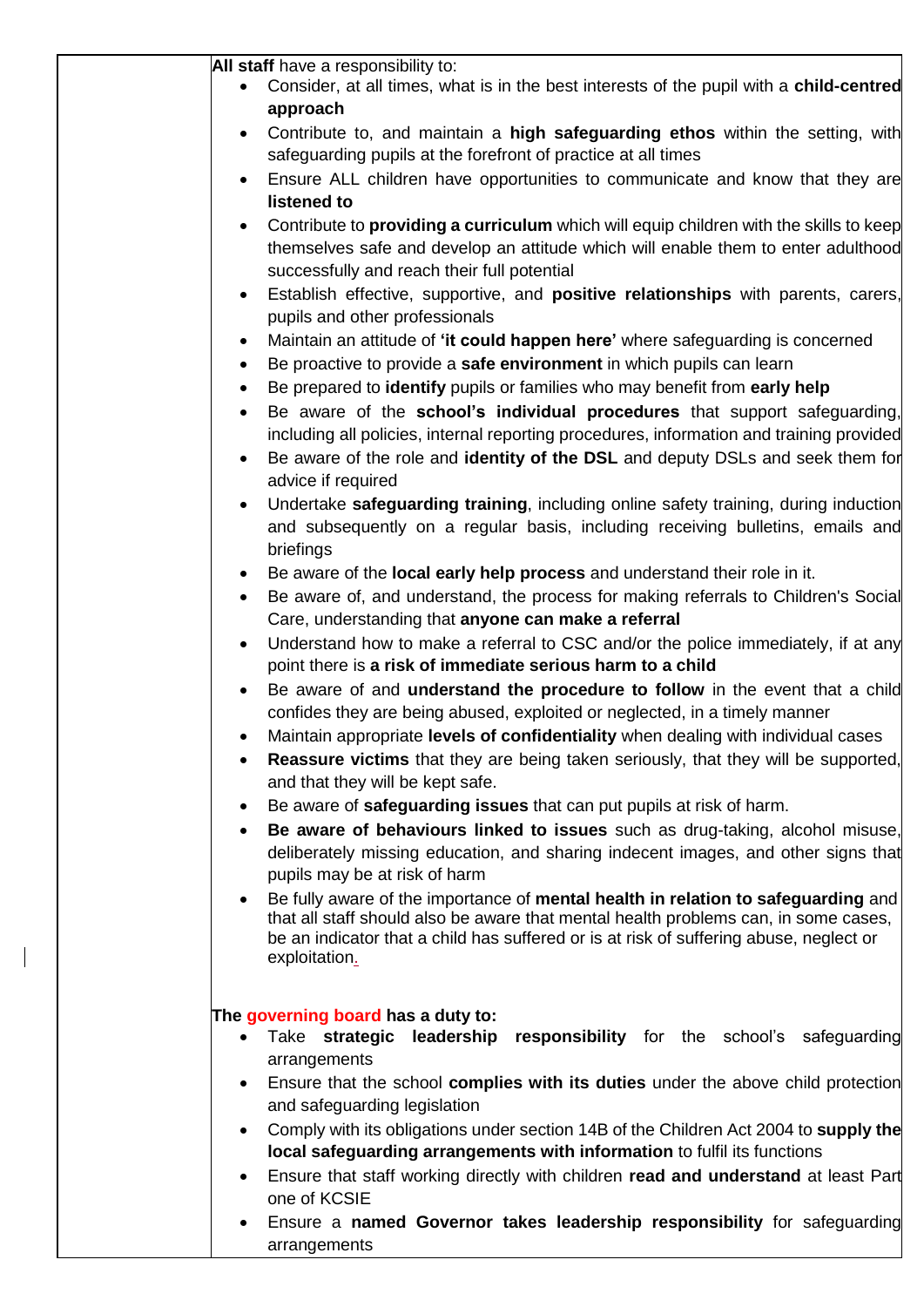| of appropriate support, funding, training, resources, and time to carry out their role<br>remains consistently high<br>acted upon.<br>Ensure effective and appropriate policies and procedures in place<br>learning opportunities, as part of providing a broad and balanced curriculum<br>who work with children<br>concerns and clear referral and accountability systems<br>recruitment training<br>e.g. emails, as required, but at least annually, including a thorough induction<br>staff, supply staff, volunteers and contractors<br>been had they not resigned<br>pertaining to the behaviour of pupils and staff<br>harassment and victimisation, including those in relation to peer-on-peer abuse.<br>and ensure that this person has undergone appropriate training<br>Ensure that the appropriate level of check is completed on Governors<br>Create a culture where staff are confident to challenge senior leaders over any<br>safeguarding concerns<br>Ensure that children are safe online by ensuring that appropriate filters and<br>monitoring systems are in place (see online safety policy)<br>Ensure that safeguarding is embedded within the curriculum<br>Ensure staff in school are aware of, and policies are personalised to reflect, an<br>understanding of specific issues such as peer on peer abuse and safeguarding<br>children with disabilities and special educational needs<br>Ensure that all practice and procedures operate with the best interests of the child<br>at the centre with a firm child-centred approach. |  |                                                                                                                                                                                                                                                                                                                                                                                                                                                                                                                                                                                                                                                                                                                                                                                                                                                                                                                                                                                                                                                                                                                                                                                                                                                                                                                                                                                                                                                                                                                                                                                                                                                                                                                                                                                                                                                                                                                                                                                          |
|-----------------------------------------------------------------------------------------------------------------------------------------------------------------------------------------------------------------------------------------------------------------------------------------------------------------------------------------------------------------------------------------------------------------------------------------------------------------------------------------------------------------------------------------------------------------------------------------------------------------------------------------------------------------------------------------------------------------------------------------------------------------------------------------------------------------------------------------------------------------------------------------------------------------------------------------------------------------------------------------------------------------------------------------------------------------------------------------------------------------------------------------------------------------------------------------------------------------------------------------------------------------------------------------------------------------------------------------------------------------------------------------------------------------------------------------------------------------------------------------------------------------------------------------------------------------|--|------------------------------------------------------------------------------------------------------------------------------------------------------------------------------------------------------------------------------------------------------------------------------------------------------------------------------------------------------------------------------------------------------------------------------------------------------------------------------------------------------------------------------------------------------------------------------------------------------------------------------------------------------------------------------------------------------------------------------------------------------------------------------------------------------------------------------------------------------------------------------------------------------------------------------------------------------------------------------------------------------------------------------------------------------------------------------------------------------------------------------------------------------------------------------------------------------------------------------------------------------------------------------------------------------------------------------------------------------------------------------------------------------------------------------------------------------------------------------------------------------------------------------------------------------------------------------------------------------------------------------------------------------------------------------------------------------------------------------------------------------------------------------------------------------------------------------------------------------------------------------------------------------------------------------------------------------------------------------------------|
|                                                                                                                                                                                                                                                                                                                                                                                                                                                                                                                                                                                                                                                                                                                                                                                                                                                                                                                                                                                                                                                                                                                                                                                                                                                                                                                                                                                                                                                                                                                                                                 |  | Appoint a member of staff from the SLT to the role of DSL and one or more deputy<br>DSLs to provide support, and ensure that they are trained to the same standard as<br>the DSL and that the roles are explicit in their job description(s). Ensure the provision<br>Facilitate and support a whole-school approach to safeguarding; this includes<br>ensuring that safeguarding and child protection are at the forefront and ethos<br>Ensure systems are in place so that children to confidently report abuse,<br>knowing that their concerns will be treated seriously, and they can safely express<br>their views and give feedback; these systems will be well-promoted, easily<br>understood, and easily accessible. Ensure that the voice of the child is heard and<br>Make sure that pupils are taught about safeguarding, including protection against<br>dangers online (including when they are online at home), through teaching and<br>Adhere to statutory responsibilities by conducting pre-employment checks on staff<br>Ensure the school has clear systems and processes in place for identifying<br>possible mental health problems in pupils, including clear routes to escalate<br>Make sure that at least one person on any recruitment panel has undertaken safer<br>Ensure that all staff receive safeguarding and child protection training updates,<br>Confirm that there are transparent procedures in place to handle allegations against<br>Confirm that there are procedures in place to make a referral to the DBS and the<br>Teaching Regulation Agency (TRA), where appropriate, if a person in regulated<br>activity has been dismissed or removed due to safeguarding concerns or would have<br>Ensure that appropriate disciplinary procedures are in place, as well as <b>policies</b><br>Ensure that procedures are in place to eliminate unlawful discrimination,<br>Appoint a designated teacher to promote the educational achievement of CLA |
|                                                                                                                                                                                                                                                                                                                                                                                                                                                                                                                                                                                                                                                                                                                                                                                                                                                                                                                                                                                                                                                                                                                                                                                                                                                                                                                                                                                                                                                                                                                                                                 |  |                                                                                                                                                                                                                                                                                                                                                                                                                                                                                                                                                                                                                                                                                                                                                                                                                                                                                                                                                                                                                                                                                                                                                                                                                                                                                                                                                                                                                                                                                                                                                                                                                                                                                                                                                                                                                                                                                                                                                                                          |
|                                                                                                                                                                                                                                                                                                                                                                                                                                                                                                                                                                                                                                                                                                                                                                                                                                                                                                                                                                                                                                                                                                                                                                                                                                                                                                                                                                                                                                                                                                                                                                 |  |                                                                                                                                                                                                                                                                                                                                                                                                                                                                                                                                                                                                                                                                                                                                                                                                                                                                                                                                                                                                                                                                                                                                                                                                                                                                                                                                                                                                                                                                                                                                                                                                                                                                                                                                                                                                                                                                                                                                                                                          |
|                                                                                                                                                                                                                                                                                                                                                                                                                                                                                                                                                                                                                                                                                                                                                                                                                                                                                                                                                                                                                                                                                                                                                                                                                                                                                                                                                                                                                                                                                                                                                                 |  |                                                                                                                                                                                                                                                                                                                                                                                                                                                                                                                                                                                                                                                                                                                                                                                                                                                                                                                                                                                                                                                                                                                                                                                                                                                                                                                                                                                                                                                                                                                                                                                                                                                                                                                                                                                                                                                                                                                                                                                          |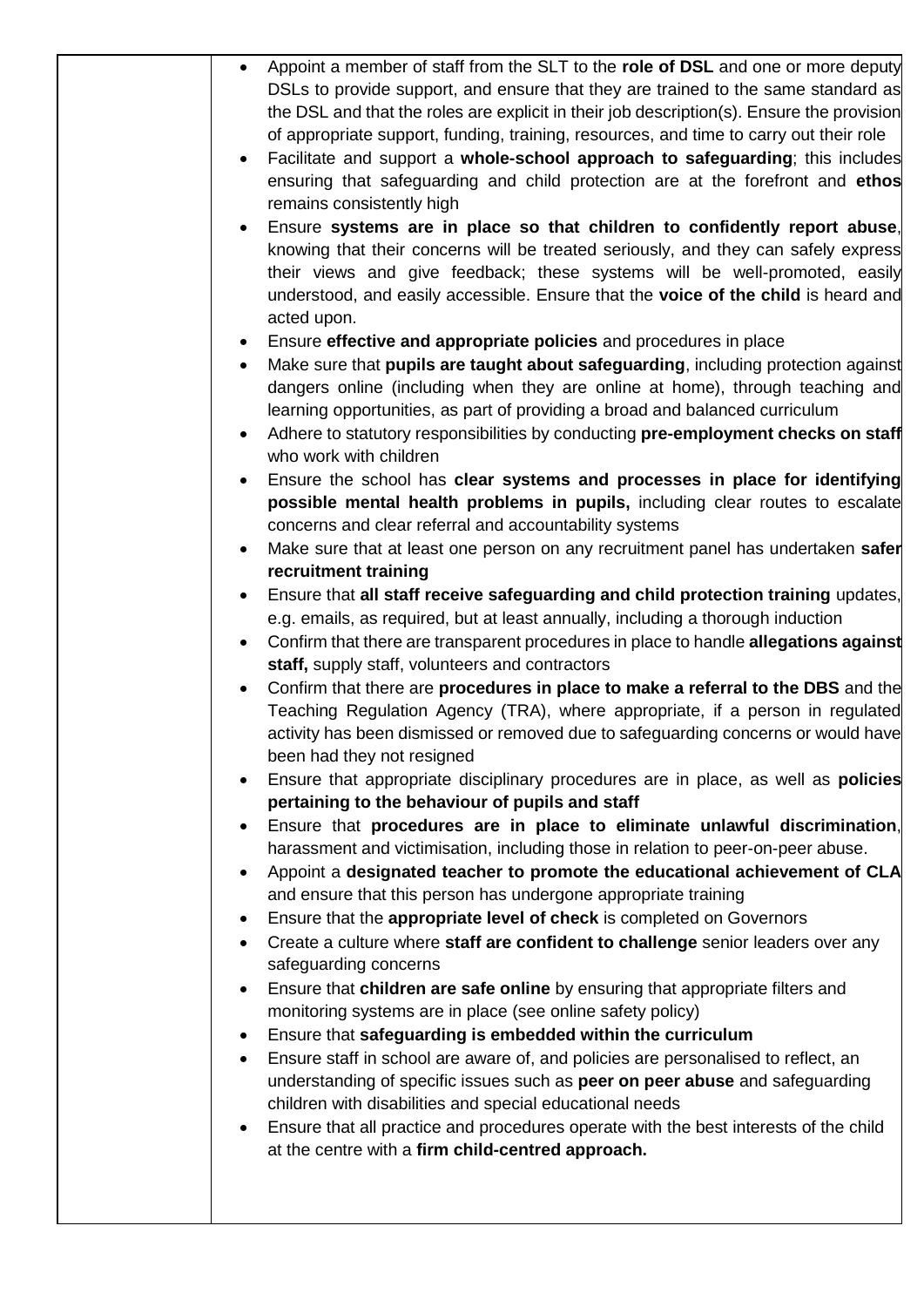| Ensure staff in school are aware of, and policies reflect, an understanding of<br>specific issues such as peer on peer abuse and safeguarding children with<br>disabilities and special educational needs<br>Ensure that all practice and procedures operate with the best interests of the<br>child at their heart<br>Appoint a designated teacher to promote the education of CLA: Ian Gittins, with<br>support from Judy Longhorn.<br>Ensure that all staff are aware of safeguarding issues and vulnerabilities<br>associated with CLA.                                                                                                                                                                                                                                                                                                                                                                                                                                                                                                                                                                                                                                                                                                                                                                                                                                                                                                                                                                                               |
|-------------------------------------------------------------------------------------------------------------------------------------------------------------------------------------------------------------------------------------------------------------------------------------------------------------------------------------------------------------------------------------------------------------------------------------------------------------------------------------------------------------------------------------------------------------------------------------------------------------------------------------------------------------------------------------------------------------------------------------------------------------------------------------------------------------------------------------------------------------------------------------------------------------------------------------------------------------------------------------------------------------------------------------------------------------------------------------------------------------------------------------------------------------------------------------------------------------------------------------------------------------------------------------------------------------------------------------------------------------------------------------------------------------------------------------------------------------------------------------------------------------------------------------------|
| The DSL has a duty to:                                                                                                                                                                                                                                                                                                                                                                                                                                                                                                                                                                                                                                                                                                                                                                                                                                                                                                                                                                                                                                                                                                                                                                                                                                                                                                                                                                                                                                                                                                                    |
| Take lead responsibility for safeguarding and child protection, including online<br>safety, creating and maintaining a highly visible safeguarding culture<br>Provide advice, support and expertise to other staff on child welfare, safeguarding<br>$\bullet$<br>and child protection matters.<br>Take part in strategy discussions, inter-agency meetings and Child Protection<br>Conferences and/or support other staff to do so.<br>Contribute to the assessment of children, and/or support other staff to do so<br>$\bullet$<br>Be available during school hours for staff to discuss any safeguarding concerns<br>٠<br>Arrange, alongside the school, adequate and appropriate cover for any activities<br>$\bullet$<br>outside of school hours or terms.<br>Refer cases:<br>To CSC where abuse and neglect are suspected, and support staff who make<br>referrals CSC<br>To the Channel programme where radicalisation concerns arise, and support<br>staff who make referrals to the Channel programme<br>To the DBS where a person is dismissed or has left due to harm, or risk of<br>harm, to a child.<br>To the police where a crime may have been committed, in line with the<br>National Police Chiefs' Council (NPCC) guidance<br>And to any other appropriate identified agency or partner.<br>Act as a <b>point of contact</b> with the multi-agency partners<br>Ensure effective communication and information sharing (when appropriate)<br>between all staff and Governors, particularly Deputy DSI and safeguarding |
| Governor.<br>Liaise with staff when deciding whether to make a referral by liaising with relevant<br>agencies so that children's needs are considered holistically<br>Liaise with the senior mental health lead and, where available, the Mental Health<br>Support Team, where safeguarding concerns are linked to mental health.<br>Promote supportive engagement with parents in safeguarding and promoting the<br>welfare of children, including where families may be facing challenging circumstances<br>Work with relevant staff, taking lead responsibility for promoting educational<br>outcomes for children, by understanding the lasting impact that adversity and trauma<br>can have on children's behaviour, mental health and wellbeing, knowing the<br>safeguarding and child protection issues that children in need are experiencing, or<br>have experienced, and identifying the impact that these issues might be having on<br>their attendance, engagement and achievement at school. This includes:<br>Ensuring that the school knows which pupils have or had a social worker<br>$\overline{\phantom{0}}$<br>Understanding the academic progress and attainment of these pupils<br>Maintaining a culture of high aspirations for these pupils<br>$\qquad \qquad -$<br>Supporting teachers to provide additional academic support or reasonable<br>$\qquad \qquad -$<br>adjustments to help these pupils reach their potential                                                                                       |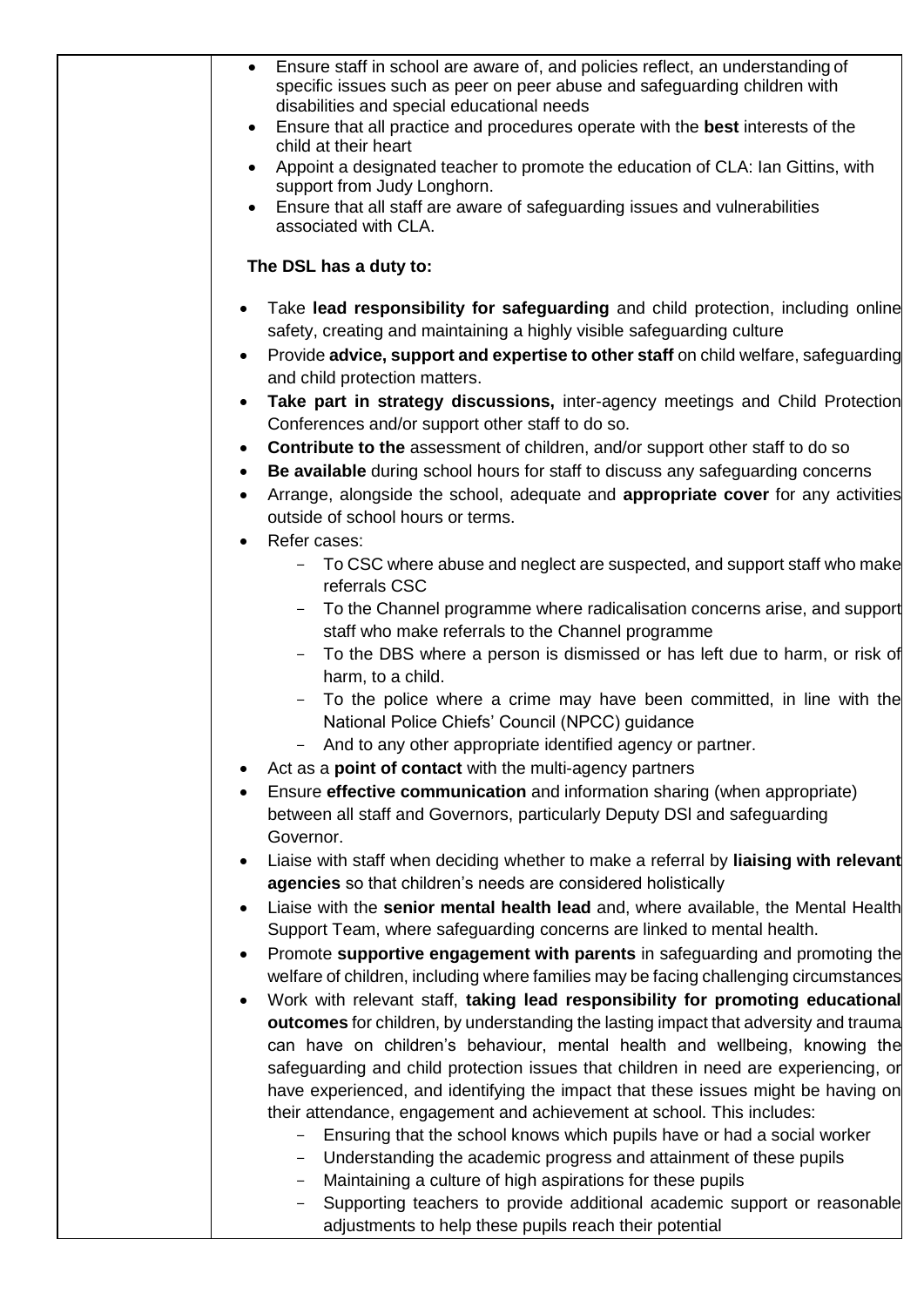|                                                       | Ensure that child protection files are kept updated and secure, monitoring the<br>$\bullet$                                                                                                                                                  |
|-------------------------------------------------------|----------------------------------------------------------------------------------------------------------------------------------------------------------------------------------------------------------------------------------------------|
|                                                       | quality and accuracy of logs                                                                                                                                                                                                                 |
|                                                       | Ensure that a pupil's child protection file is transferred as soon as possible, and<br>$\bullet$                                                                                                                                             |
|                                                       | within five days, when transferring to a new school, and consider any additional                                                                                                                                                             |
|                                                       | information that should be shared to support a child's journey                                                                                                                                                                               |
|                                                       | Ensure all stakeholders understand the Child Protection and safeguarding                                                                                                                                                                     |
|                                                       | Policy, Keeping Children Safe in Education 2021 and internal procedures to report                                                                                                                                                            |
|                                                       | any concerns are transparent and understood by all. Ensure this information is given                                                                                                                                                         |
|                                                       | in induction and at regular intervals/ training                                                                                                                                                                                              |
|                                                       | Work with the governing board to ensure the school's Child Protection and<br>$\bullet$                                                                                                                                                       |
|                                                       | Safeguarding Policy is reviewed annually, and the procedures are updated and<br>reviewed regularly                                                                                                                                           |
|                                                       | Ensure the school's Child Protection and Safeguarding Policy is available<br>$\bullet$                                                                                                                                                       |
|                                                       | publicly, ensure that parents are aware of schools' responsibilities regarding<br>safeguarding and child protection                                                                                                                          |
|                                                       | Undergo DSL training, and update this training at least every two years to remain<br>$\bullet$<br>compliant                                                                                                                                  |
|                                                       | Ensure opportunities for further training and opportunities for upskilling are taken<br>$\bullet$                                                                                                                                            |
|                                                       | Encourage a culture of listening to children promoting the voice of the child<br>$\bullet$                                                                                                                                                   |
|                                                       | Recognise the importance of information sharing, including within school, with<br>$\bullet$                                                                                                                                                  |
|                                                       | other schools and with the safeguarding partners and other agencies by                                                                                                                                                                       |
|                                                       | understanding relevant data protection legislation and regulations, especially the                                                                                                                                                           |
|                                                       | Data Protection Act 2018 and the UK GDPR                                                                                                                                                                                                     |
|                                                       | Undertake Prevent awareness training<br>$\bullet$                                                                                                                                                                                            |
|                                                       | Be provided with appropriate support and supervision in order to carry out the role                                                                                                                                                          |
|                                                       | safely and effectively                                                                                                                                                                                                                       |
|                                                       | Liaise with the Local Authority Personal Advisors for any Care Leavers.                                                                                                                                                                      |
|                                                       |                                                                                                                                                                                                                                              |
| Induction,<br><b>Training &amp;</b><br><b>Updates</b> | Caton St Paul's CE Primary School is committed to providing staff and volunteers<br>with the skills and knowledge needed to safeguard children. We therefore ensure<br>that:                                                                 |
|                                                       |                                                                                                                                                                                                                                              |
|                                                       | ALL staff and volunteers will receive Safeguarding Training on induction using<br>the school's Safeguarding Induction Pack which includes Keeping Children Safe<br>in Education (Part One), Guidance for Safer Working Practice, School Code |
|                                                       | of Conduct, Staff Handbook, Whistleblowing Policy<br>Staff induction will also include Child Protection Policy, Staff Behaviour Policy,                                                                                                      |
|                                                       | Role of the DSL and Deputies, Pupil Behaviour Policy and Safeguarding                                                                                                                                                                        |
|                                                       | response to children who go missing from education                                                                                                                                                                                           |
|                                                       | ALL staff and volunteers will receive Safeguarding Training (at least) annually. This                                                                                                                                                        |
|                                                       | will be led by County experts, or DSL. Governors to be invited to all safeguarding                                                                                                                                                           |
|                                                       | training. Any staff who miss training will have specific catch-up safeguarding                                                                                                                                                               |
|                                                       | training led by HT/DSL.<br>The DSL/s will provide ALL staff, volunteers and governors with regular                                                                                                                                           |
|                                                       | safeguarding updates. Safeguarding will be a regular agenda item at                                                                                                                                                                          |
|                                                       | staff meetings.                                                                                                                                                                                                                              |
|                                                       |                                                                                                                                                                                                                                              |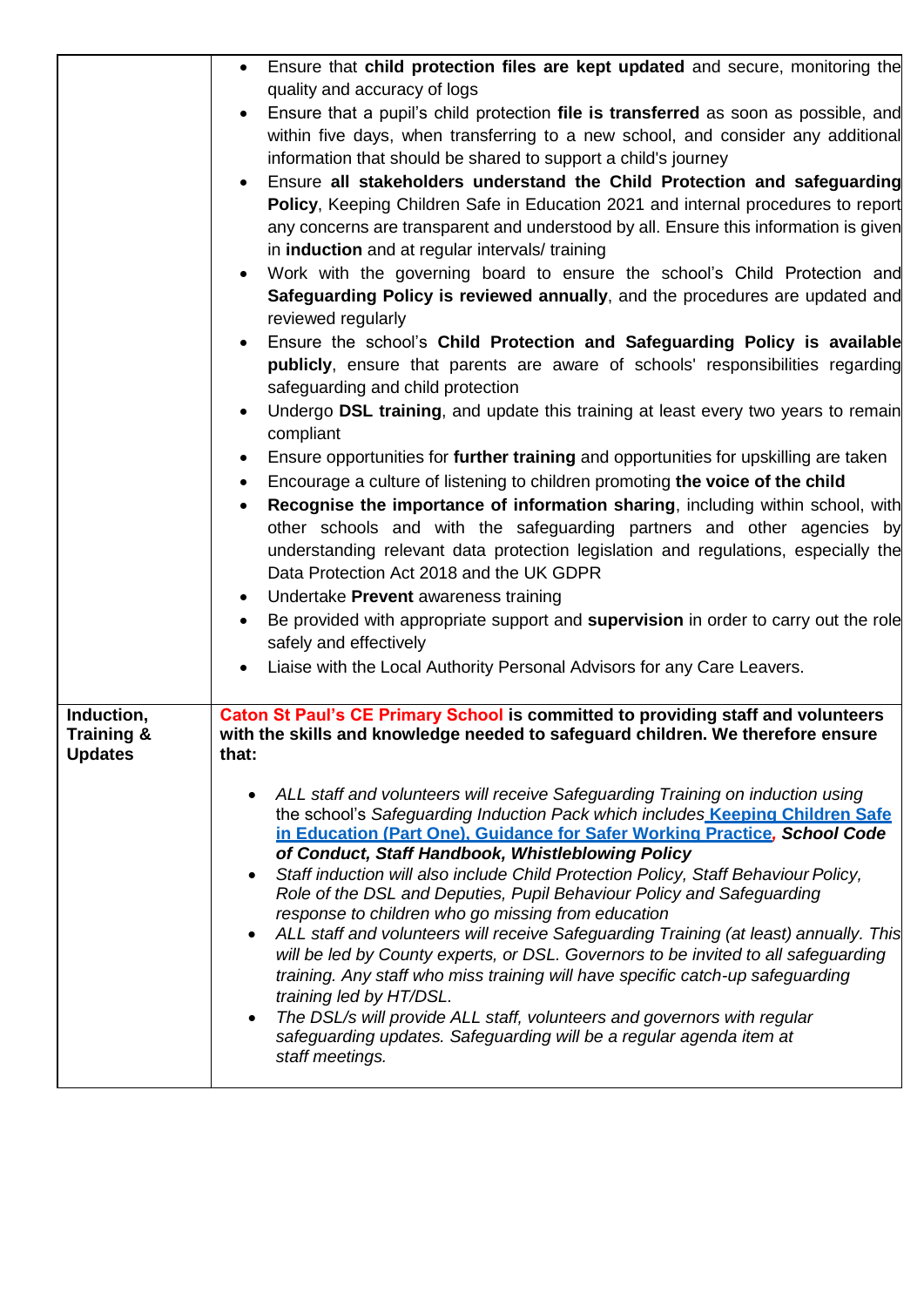|                         | ALL staff, volunteers and governors will read and show an understanding of any<br>$\bullet$<br>updates that are provided<br>DSLs will attend DSL training every 2 years<br>DSLs will update their knowledge, skills and understanding of relevant<br>$\bullet$<br>safeguarding issues on a regular basis<br>The DSL will undertake Prevent awareness training |
|-------------------------|---------------------------------------------------------------------------------------------------------------------------------------------------------------------------------------------------------------------------------------------------------------------------------------------------------------------------------------------------------------|
|                         | At least one member of staff and one governor will attend Safer Recruitment<br>Training. This will be renewed at least every 5 years                                                                                                                                                                                                                          |
|                         | ALL staff, volunteers and governors will undertake any additional specialised<br>training on matters such as Child Sexual Exploitation, Prevent, Peer on Peer<br>abuse, Online Safety, FGM etc as is deemed necessary by the SLT/DSL and that                                                                                                                 |
|                         | is particularly relevant to the context and needs of the setting<br>any staff member will discuss any specific training requirements or gaps in                                                                                                                                                                                                               |
|                         | knowledge or understanding with the DSL/s<br>Detailed records will be held of staff safeguarding training.<br>$\bullet$                                                                                                                                                                                                                                       |
| <b>Child Protection</b> | <b>Caton St Paul's CE Primary School is committed to PREVENTING abuse,</b>                                                                                                                                                                                                                                                                                    |
|                         | PROTECTING children from abuse and SUPPORTING those involved in cases of<br>abuse. We therefore ensure that:                                                                                                                                                                                                                                                  |
|                         | ALL staff and volunteers understand the importance of teaching children how to                                                                                                                                                                                                                                                                                |
|                         | keep themselves safe from all types of abuse                                                                                                                                                                                                                                                                                                                  |
|                         | ALL staff and volunteers seek out opportunities that are relevant to their role, to                                                                                                                                                                                                                                                                           |
|                         | teach children the skills to keep themselves safe<br>ALL staff and volunteers make and maintain positive and supportive relationships                                                                                                                                                                                                                         |
|                         | with children which enable children to feel safe and valued                                                                                                                                                                                                                                                                                                   |
|                         | Safeguarding has a high status throughout school by being on the agenda at staff                                                                                                                                                                                                                                                                              |
|                         | meetings/briefings, information being readily available on notice boards, regular<br>updates                                                                                                                                                                                                                                                                  |
|                         | ALL staff feel confident in approaching DSLs to raise concerns                                                                                                                                                                                                                                                                                                |
|                         | ALL staff and volunteers have an understanding of the four categories of abuse;<br>$\bullet$<br>NEGLECT, EMOTIONAL ABUSE, SEXUAL ABUSE, PHYSICAL ABUSE.                                                                                                                                                                                                       |
|                         | We will use Lancashire's Neglect Strategy 2019 and accompanying toolkit to<br>identify and assess children whose developmental needs are being insufficiently<br>met at an early stage, placing them at risk of achieving poor educational,                                                                                                                   |
|                         | emotional and social outcomes.                                                                                                                                                                                                                                                                                                                                |
|                         | Lancashire Multi-Agency Neglect Strategy, Neglect Toolkit<br>ALL staff and volunteers understand that there are other ways in which children                                                                                                                                                                                                                  |
|                         | can be abused such as; Online, Child Sexual Exploitation, Female Genital<br>Mutilation, Honour Based Abuse, Radicalisation, Trafficking, Slavery, Peer<br>Abuse, Forced Marriage and others                                                                                                                                                                   |
|                         | ALL staff and volunteers have the knowledge, skills and expertise to recognise<br>the signs and symptoms of all types of abuse                                                                                                                                                                                                                                |
|                         | All staff, if they have concerns, these should be acted on immediately: early                                                                                                                                                                                                                                                                                 |
|                         | information sharing being vital in keeping children safe. In exceptional<br>circumstances staff should consider speaking to a member of SLT or Children's                                                                                                                                                                                                     |
|                         | Social Care to discuss safeguarding concerns if the DSL is not immediately<br>available.                                                                                                                                                                                                                                                                      |
|                         | DSLs keep up to date with emerging and specific safeguarding issues and update<br>training accordingly                                                                                                                                                                                                                                                        |
|                         | DSLs update staff and volunteers knowledge and understanding of such issues in<br>order for them to be able to identify children who are at risk of such specific<br>safeguarding issues                                                                                                                                                                      |
|                         | ALL staff and volunteers will maintain and demonstrate an attitude of "it can<br>happen here"                                                                                                                                                                                                                                                                 |
|                         | ALL staff and volunteers are child-centred in their practice and act in the best<br>interests of the child at all times                                                                                                                                                                                                                                       |
|                         | ALL staff recognise and understand that behaviour can be a child's way of                                                                                                                                                                                                                                                                                     |
|                         | communicating distress and changes to behaviour may be an indicator of abuse<br>ALL staff and volunteers have the skills to respond appropriately and sensitively                                                                                                                                                                                             |
|                         | to disclosures or allegations of abuse                                                                                                                                                                                                                                                                                                                        |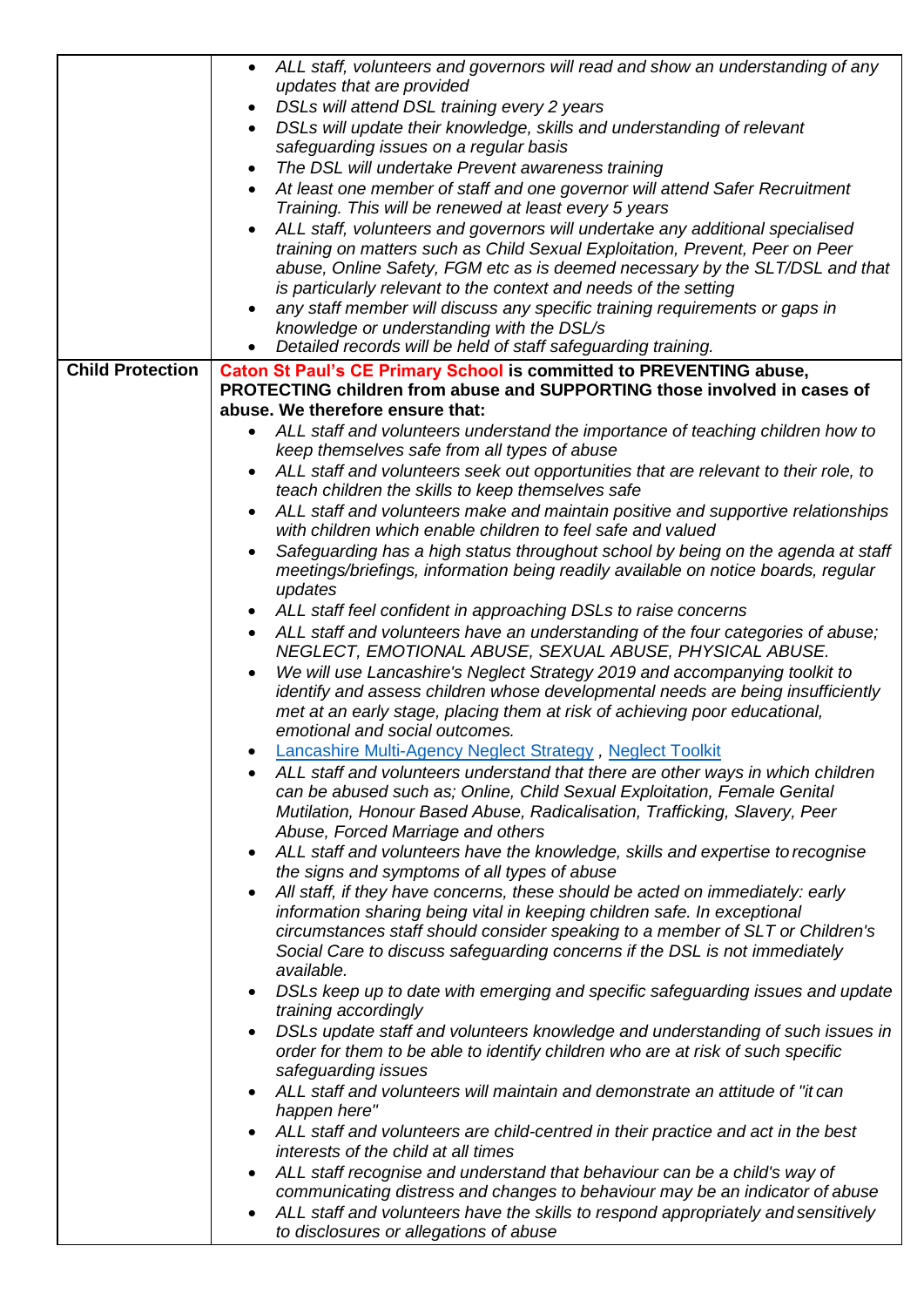|                      | ALL staff and volunteers report cases of suspected abuse to the DSL. This will be<br>$\bullet$  |
|----------------------|-------------------------------------------------------------------------------------------------|
|                      | done as soon as possible verbally and then recorded on CPOMS as soon as                         |
|                      | possible.                                                                                       |
|                      | Where a child is at risk of immediate harm, ALL staff understand that they must                 |
|                      | refer to the Police or Children's Social Care                                                   |
|                      | ALL staff and visitors know how to refer to Children's Social Care<br>$\bullet$                 |
|                      | DSLs will make a Section 47 referral to Children's Social Care where a child is in<br>$\bullet$ |
|                      | need of protection, has been significantly harmed or is at risk of significant harm,            |
|                      | using Lancashire of Need and Thresholds Guidance and Risk Management                            |
|                      | Toolkit to determine whether this threshold has been met                                        |
|                      | This referral will be done by telephone and followed with a CSC Referral Form<br>$\bullet$      |
|                      | as soon as possible                                                                             |
|                      | Consent from parents/carers and child (if age appropriate) will be sought prior to<br>$\bullet$ |
|                      | this referral, except where this will cause delay or place anyone at risk                       |
|                      | Where consent is not given, parents and carers are informed that a referral will                |
|                      | still be made, except where this will cause delay or place anyone at risk                       |
|                      | DSLs adhere to policy, procedures and guidance from Lancashire Children's                       |
|                      | Safeguarding Assurance Partnership (Formally Lancashire Safeguarding                            |
|                      | Children's Board) with regard to sharing information                                            |
|                      | DSLs contribute to Strategy Discussions, Strategy Meetings, Initial and Review<br>$\bullet$     |
|                      | Child Protection Conferences, Core Group Meetings and other CP meetings                         |
|                      | DSLs or another appropriate member of staff, will attend CP meetings, produce                   |
|                      | and present reports, liaise with staff, work with parents, work with other agencies             |
|                      | and ensure the voice of the child is evidenced throughout these processes                       |
|                      | DSLs meet regularly to ensure that decisions made about children who are                        |
|                      | subjects of CP Plans are agreed and a clear rationale for the decision is                       |
|                      | documented                                                                                      |
|                      | A copy of the child's CP Plan is included in the child's individual safeguarding file           |
|                      | ALL staff and volunteers will support victims of abuse in a capacity that is relevant           |
|                      | to their role. This will be determined by the DSL                                               |
|                      | DSLs will determine what information staff members need to know in order to                     |
|                      | safeguard and support children.                                                                 |
|                      | Staff are offered appropriate support and/or supervision that is relevant to their<br>$\bullet$ |
|                      | role or involvement in particular cases                                                         |
|                      | Communication and work with parents and carers will always be undertaken in a                   |
|                      | supportive manner and in the best interests of the child                                        |
|                      | ALL staff understand that children who perpetrate abuse or display harmful<br>$\bullet$         |
|                      | behaviour should be treated as victims first and foremost and supported in the                  |
|                      | same way a victim of abuse would be supported                                                   |
|                      | Specific programmes of intervention and support are offered to children and                     |
|                      | families who are vulnerable                                                                     |
|                      | Risk Assessments will be undertaken where a child's behaviour poses a risk to                   |
|                      | others, themselves or the environment.                                                          |
| <b>Child in Need</b> | Caton St Paul's CE Primary School is committed to ensuring the appropriate level                |
|                      | of support is offered to a "Child in Need" and their family. We therefore ensure<br>that:       |
|                      | DSLs will make a Section 17 referral to Children's Social Care where Early Help<br>$\bullet$    |
|                      | has not been successful in reducing risk and meeting unmet needs using                          |
|                      | Lancashire Continuum of Need and Thresholds Guidance and CSC referral                           |
|                      | form                                                                                            |
|                      | DSLs will make a Section 17 referral to Children's Social Care where there is<br>$\bullet$      |
|                      | evidence that the Level 3 threshold has been met on the Continuum of Need                       |
|                      | this will be determined and assessed by the DSL using the Lancashire Continuum<br>$\bullet$     |
|                      | of Need and Thresholds Guidance and the Risk Management Toolkit                                 |
|                      | DSLs will obtain parental consent for the referral and for information to be shared,            |
|                      | prior to contacting Children's Social Care                                                      |
|                      | When consent is not given, DSLs will continue to offer Early Help with consent,                 |
|                      | gather evidence of engagement or lack thereof, disguised compliance, impact on                  |
|                      | the child, increase in risk or level of unmet need, improvements or deteriorations              |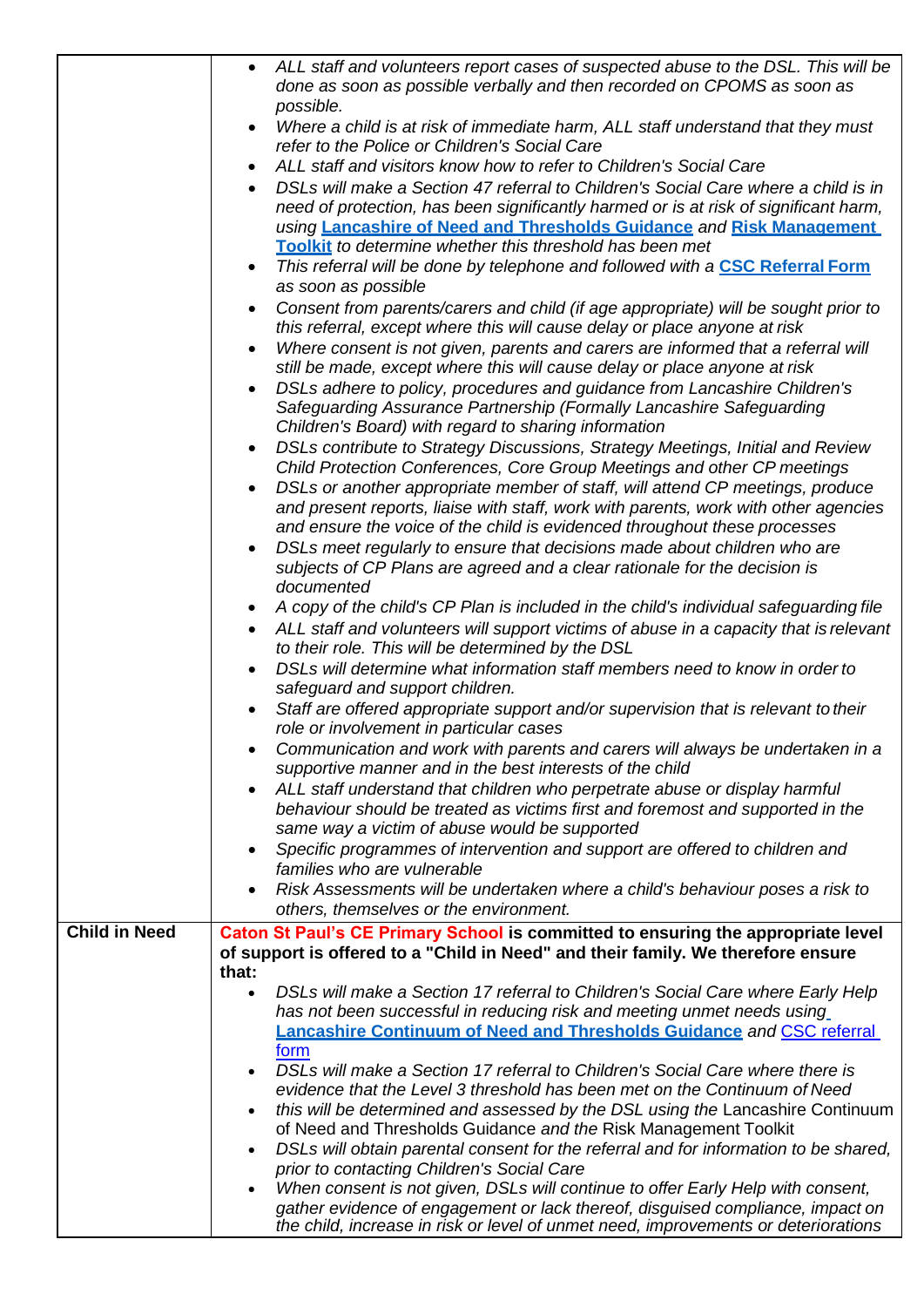|                   | DSLs will review such cases regularly and assess whether there is evidence that<br>$\bullet$<br>meets Level 4 threshold on the Continuum of Need. In such cases Child<br><b>Protection Procedures will be followed</b><br>DSLs, or other appropriate members of staff, will contribute to Child in Need<br>$\bullet$<br><b>Meetings and Reviews</b><br>DSLs, or other appropriate member of staff, will attend CiN meetings, produce<br>$\bullet$<br>and present reports, liaise with staff, work with parents, work with other agencies<br>and ensure the voice of the child is evidenced throughout these processes<br>DSLs will meet regularly to ensure that decisions made about children who are<br>$\bullet$<br>subjects of CiN Plans are agreed and a clear rationale for the decision is<br>documented |
|-------------------|-----------------------------------------------------------------------------------------------------------------------------------------------------------------------------------------------------------------------------------------------------------------------------------------------------------------------------------------------------------------------------------------------------------------------------------------------------------------------------------------------------------------------------------------------------------------------------------------------------------------------------------------------------------------------------------------------------------------------------------------------------------------------------------------------------------------|
|                   | A copy of the child's CiN Plan is included in the child's individual safeguarding file.<br>$\bullet$                                                                                                                                                                                                                                                                                                                                                                                                                                                                                                                                                                                                                                                                                                            |
| <b>Early Help</b> | Caton St Paul's CE Primary School is committed to providing our families with the<br>right help at the right time. Any child may benefit from early help, but ALL school and<br>college staff should be particularly alert to the potential need for early help for a child<br>who:                                                                                                                                                                                                                                                                                                                                                                                                                                                                                                                             |
|                   | is disabled and has specific additional needs;<br>$\bullet$<br>has special educational needs (whether or not they have a statutory education,<br>$\bullet$<br>health and care plan);<br>is a young carer;<br>٠                                                                                                                                                                                                                                                                                                                                                                                                                                                                                                                                                                                                  |
|                   | is showing signs of being drawn in to anti-social or criminal behaviour, including<br>$\bullet$<br>gang involvement and association with organised crime groups;<br>is frequently missing/goes missing from care or from home;<br>$\bullet$                                                                                                                                                                                                                                                                                                                                                                                                                                                                                                                                                                     |
|                   | is misusing drugs or alcohol themselves;<br>$\bullet$                                                                                                                                                                                                                                                                                                                                                                                                                                                                                                                                                                                                                                                                                                                                                           |
|                   | Is at risk of modern slavery, trafficking or exploitation;<br>$\bullet$                                                                                                                                                                                                                                                                                                                                                                                                                                                                                                                                                                                                                                                                                                                                         |
|                   | is in a family circumstance presenting challenges for the child, such as substance<br>$\bullet$<br>abuse, adult mental health problems or domestic abuse;<br>has returned home to their family from care;<br>$\bullet$                                                                                                                                                                                                                                                                                                                                                                                                                                                                                                                                                                                          |
|                   | is showing early signs of abuse and/or neglect;<br>$\bullet$                                                                                                                                                                                                                                                                                                                                                                                                                                                                                                                                                                                                                                                                                                                                                    |
|                   | is at risk of being radicalised or exploited;<br>$\bullet$                                                                                                                                                                                                                                                                                                                                                                                                                                                                                                                                                                                                                                                                                                                                                      |
|                   | is a privately fostered child<br>$\bullet$                                                                                                                                                                                                                                                                                                                                                                                                                                                                                                                                                                                                                                                                                                                                                                      |
|                   | any other identified reason not listed above that requires extra support or<br>$\bullet$<br>intervention to improve outcomes for families and children <b>including mental</b><br>health support.                                                                                                                                                                                                                                                                                                                                                                                                                                                                                                                                                                                                               |
|                   | We therefore ensure that:                                                                                                                                                                                                                                                                                                                                                                                                                                                                                                                                                                                                                                                                                                                                                                                       |
|                   | ALL staff and volunteers can identify the risk factors that indicate a family or pupil<br>$\bullet$<br>may benefit from Early Help                                                                                                                                                                                                                                                                                                                                                                                                                                                                                                                                                                                                                                                                              |
|                   | ALL staff and volunteers will use the school's agreed format for letting the DSL<br>$\bullet$<br>know about Early Help requirements                                                                                                                                                                                                                                                                                                                                                                                                                                                                                                                                                                                                                                                                             |
|                   | DSLs will undertake a CAF assessment, when appropriate, to identify what Early<br>$\bullet$<br>Help is required                                                                                                                                                                                                                                                                                                                                                                                                                                                                                                                                                                                                                                                                                                 |
|                   | DSLs will signpost and refer to appropriate support agencies<br>$\bullet$                                                                                                                                                                                                                                                                                                                                                                                                                                                                                                                                                                                                                                                                                                                                       |
|                   | DSLs will lead on TAF meetings where is it appropriate for them to do so<br>$\bullet$                                                                                                                                                                                                                                                                                                                                                                                                                                                                                                                                                                                                                                                                                                                           |
|                   | DSLs will utilise Children and Family Wellbeing Service using the new Early<br>$\bullet$<br>Help Assessment request form.                                                                                                                                                                                                                                                                                                                                                                                                                                                                                                                                                                                                                                                                                       |
|                   | DSLs will refer to CSC where Early Help has not been successful in reducing risk<br>$\bullet$<br>and meeting unmet needs using <b>Lancashire Continuum of Need and</b>                                                                                                                                                                                                                                                                                                                                                                                                                                                                                                                                                                                                                                          |
|                   | <b>Thresholds Guidance and CSC Referral Form</b><br>DSLs and other identified staff will identify and work with any organisations that<br>$\bullet$                                                                                                                                                                                                                                                                                                                                                                                                                                                                                                                                                                                                                                                             |
|                   | are relevant in meeting the needs of pupils and their families                                                                                                                                                                                                                                                                                                                                                                                                                                                                                                                                                                                                                                                                                                                                                  |
|                   | DSLs and other identified staff will initiate and maintain positive and supportive<br>$\bullet$<br>relationships with parents and carers of children who may benefit from Early Help<br>DSLs or appropriately trained school staff will generally be the lead for Early Help<br>٠<br>cases if this is in the best interests of the family.                                                                                                                                                                                                                                                                                                                                                                                                                                                                      |
|                   |                                                                                                                                                                                                                                                                                                                                                                                                                                                                                                                                                                                                                                                                                                                                                                                                                 |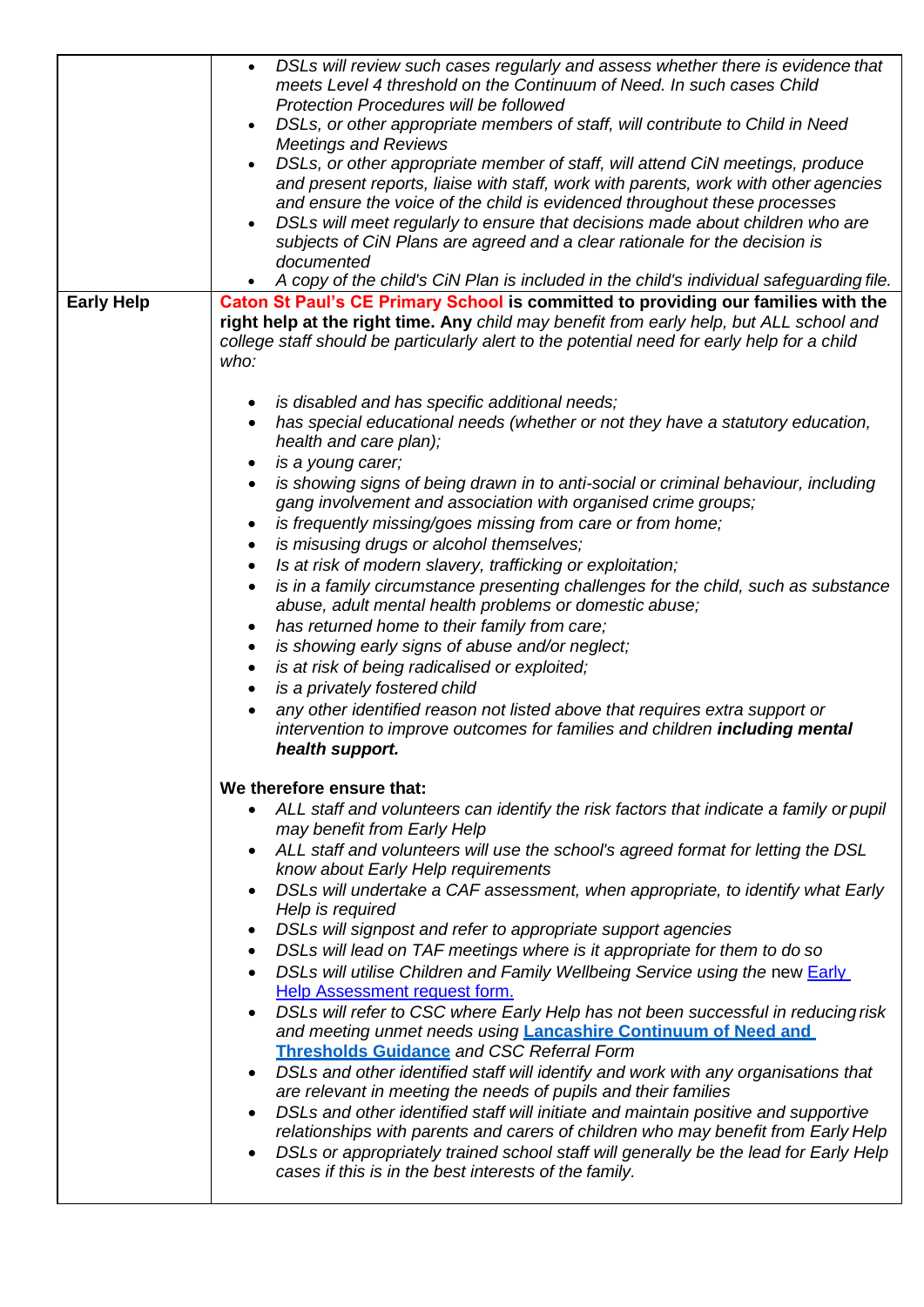| <b>Specific</b><br><b>Safeguarding</b> | Caton St Paul's CE Primary School is committed to keeping our children safe from<br>specific forms of abuse.                                                                                                                                                                                                                                                                                                                                                                                                                                                                                                                                                                                                                                                                                                                                                                                |
|----------------------------------------|---------------------------------------------------------------------------------------------------------------------------------------------------------------------------------------------------------------------------------------------------------------------------------------------------------------------------------------------------------------------------------------------------------------------------------------------------------------------------------------------------------------------------------------------------------------------------------------------------------------------------------------------------------------------------------------------------------------------------------------------------------------------------------------------------------------------------------------------------------------------------------------------|
|                                        | We will formulate risk management plans where required using the guidance and<br>template below.                                                                                                                                                                                                                                                                                                                                                                                                                                                                                                                                                                                                                                                                                                                                                                                            |
|                                        | We will ensure that:<br>• ALL staff and volunteers understand that there are specific and emerging ways in<br>which children can be abused and are aware of these specific issues, reporting<br>any concerns, in the appropriate manner to the DSL. Specific issues include (but<br>are not limited to):                                                                                                                                                                                                                                                                                                                                                                                                                                                                                                                                                                                    |
|                                        | <b>Radicalisation:</b> refers to the process by which a person comes to support terrorism and<br>forms of extremism. There is no single way of identifying an individual who is likely to be<br>susceptible to an extremist ideology.                                                                                                                                                                                                                                                                                                                                                                                                                                                                                                                                                                                                                                                       |
|                                        | Caton St Paul's CE Primary School recognises that protection from extremism &<br>radicalisation is a vital element of safeguarding                                                                                                                                                                                                                                                                                                                                                                                                                                                                                                                                                                                                                                                                                                                                                          |
|                                        | ALL staff and volunteers will have 'due regard to the need to prevent people from<br>$\bullet$<br>being drawn into terrorism', known as the 'Prevent Duty'<br><b>Prevent Safeguarding Lead - Ian Gittins</b><br>$\bullet$<br><b>Prevent Governor Lead - Anna Shone</b>                                                                                                                                                                                                                                                                                                                                                                                                                                                                                                                                                                                                                      |
|                                        | ALL staff and volunteers will have a general understanding of how to identify a<br>$\bullet$<br>child who may be at risk of radicalisation<br>ALL staff and volunteers will use professional judgement in identifying children<br>$\bullet$<br>who might be at risk of radicalisation and act proportionately<br>The school <b>Online Safety Policy</b> will ensure the safety of children by ensuring<br>$\bullet$<br>they cannot access terrorist and extremist material when using the internet and<br>that suitable filtering software is in place<br>DSLs understand when it is appropriate to make a referral to the Channel Panel<br>and are aware of how to do so.                                                                                                                                                                                                                  |
|                                        | pdf<br><b>PREVENT</b><br><b>I ANCASHIRE</b><br><b>SCHOOLS PREVENT H CHECKLIST.docx</b>                                                                                                                                                                                                                                                                                                                                                                                                                                                                                                                                                                                                                                                                                                                                                                                                      |
|                                        | <b>Child Sexual Exploitation (CSE)</b> involves exploitative situations, contexts and<br>relationships where young people may receive something (e.g. food, accommodation,<br>drugs, alcohol, gifts or simply affection) as a result of engaging in sexual activities. The<br>perpetrator will not only groom the victim (possibly over a long period of time) but will<br>always hold some kind of power which increases as the exploitative relationship<br>develops. Sexual exploitation involves a degree of coercion, intimidation or enticement,<br>including unwanted pressures from peers to have sex, sexual bullying including on line<br>bullying (cyberbullying) and grooming. It is important to recognise that some young<br>people who are being sexually exploited do not exhibit any external signs of this abuse<br>and do not recognise that they are a victim of abuse. |
|                                        | The school curriculum (whereby sexual relationships/PSHE is delivered) will<br>include relevant information around the risks associated with CSE<br>The school <b>Online Safety Policy</b> will ensure the safety of children by ensuring<br>they cannot access inappropriate material when using the internet and that<br>suitable filtering software is in place                                                                                                                                                                                                                                                                                                                                                                                                                                                                                                                          |
|                                        | Child Criminal Exploitation - is a form of child abuse. It occurs where an individual or<br>group takes advantage of an imbalance of power to coerce, control, manipulate or<br>deceive a child or young person under the age of 18 into any criminal activity:-<br>(a) in exchange for something the victim needs or wants, and/or<br>(b) for the financial or other advantage of the perpetrator or facilitator and/or                                                                                                                                                                                                                                                                                                                                                                                                                                                                    |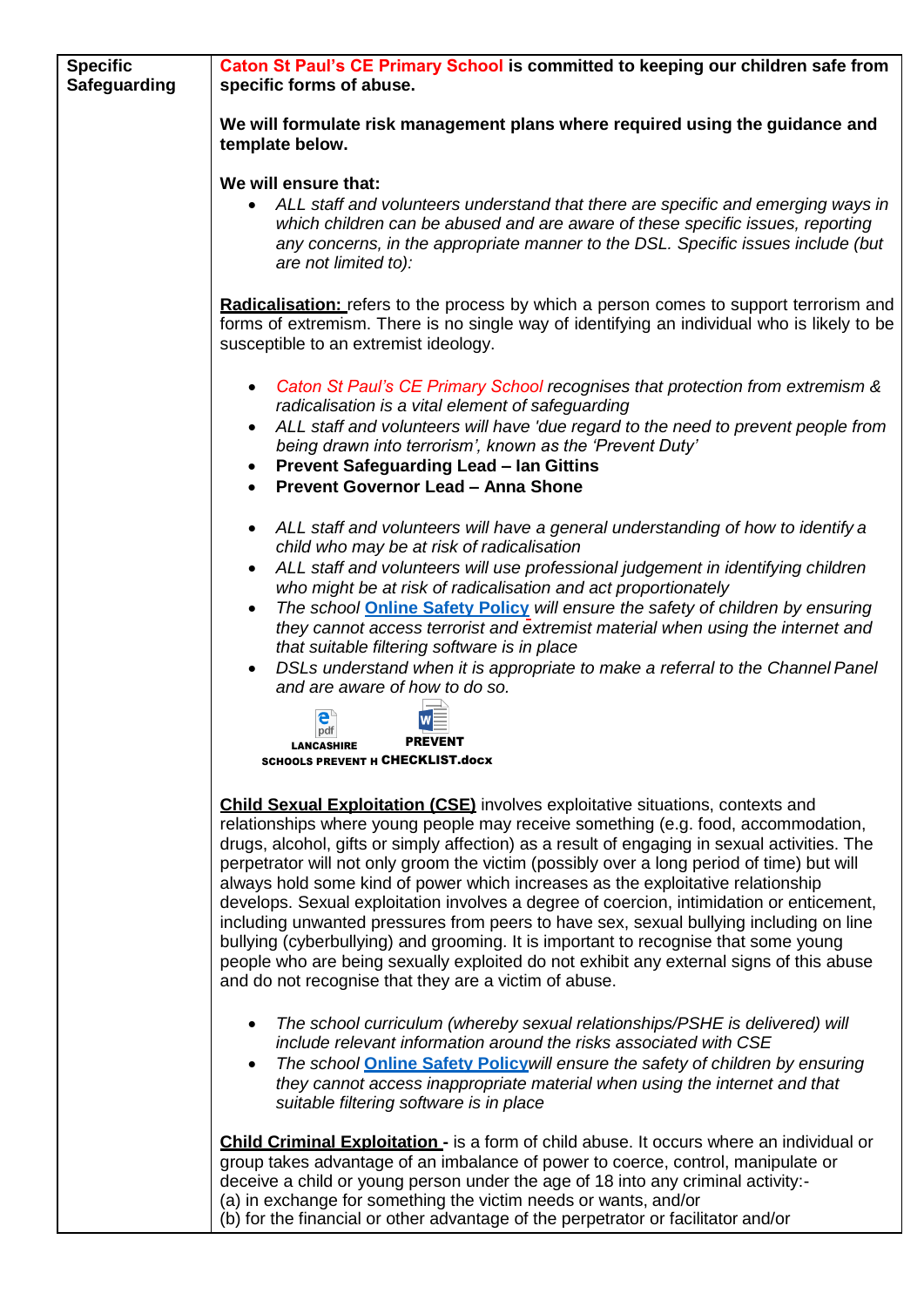(c) through violence or the threat of violence. Child criminal exploitation does not always involve physical contact; it can also occur through the use of technology. CCE:-

- *can affect any child or young person (male or female) under the age of 18 years*
- *can affect any vulnerable adult over the age of 18 years*
- *can still be exploitation even if the activity appears consensual*
- *can involve force and/or enticement-based methods of compliance and is often accompanied by violence or threats of violence*
- *can be perpetrated by individuals or groups, males or females, and young people or adults; and*
- is typified by some form of power imbalance in favour of those perpetrating the *exploitation. Whilst age may the most obvious, this power imbalance can also be due to a range of other factors including gender, cognitive ability, physical strength, status, and access to economic or other resources.*

Criminal exploitation of children can include **County Lines**. This is a geographically widespread form of harm that is a typical feature of county lines criminal activity: drug networks or gangs groom and exploit children and young people to carry drugs and money from urban areas to suburban and rural areas, market and seaside towns or move drugs from A to B. Key to identifying potential involvement in county lines are missing episodes, when the victim may have been trafficked or the purpose of transporting drugs and a referral to the [National Referral Mechanism](https://www.gov.uk/government/publications/human-trafficking-victims-referral-and-assessment-forms/guidance-on-the-national-referral-mechanism-for-potential-adult-victims-of-modern-slavery-england-and-wales#what-the-national-referral-mechanism-is) should be considered in addition to normal safeguarding procedures.

**Honour Based Abuse (HBA) Honour based abuse** is a collection of practices used to control behaviour within families in order to protect perceived cultural and religious beliefs and/or **honour**. **Violence or abuse** can occur when perpetrators perceive that a relative has shamed the family and/or community by breaking their **honour** code.

**Forced Marriage** is one whereby one or both parties do not consent to marriage but are forced to do so through violence, threats or any form of coercion. Schools play an important role in safeguarding children from being forced to marry.

**Female Genital Mutilation (FGM)** is encompassed within the term Honour Based Abuse:

- ALL staff and volunteers are aware of the "one chance rule" and will report all *cases of suspected Honour Based Abuse or FGM to the DSL immediately*
- *FGM is illegal in the UK and a form of child abuse with long-lasting harmful consequences*
- *ALL staff need to be alert to the possibility of when a female pupil may be at risk of FGM or when it may have been conducted on them*
- *Whilst all staff should speak to the designated safeguarding lead (or deputy) with regard to any concerns about female genital mutilation (FGM), there is a specific legal duty on teachers. If a teacher, in the course of their work inthe profession, discovers that an act of FGM appears to have been carried out on a girl under the age of 18 or there are concerns this may be about to happen, the teacher must report this to the police.*

**Modern Slavery** The Modern Slavery Act 2015 places a new statutory duty on public authorities, including schools, to notify the National Crime Agency (NCA) (section 52 of the Act) on observing signs or receiving intelligence relating to modern slavery. The public authority (including schools) bears this obligation where it has 'reasonable grounds to believe that a person may be a victim of slavery or human trafficking':

• *Staff must be aware of the above and contact the DSL should they suspect or receive information that either parents or their children may be victims of modern slavery. The DSL should then contact the NCA and follow their normal safeguarding procedures.*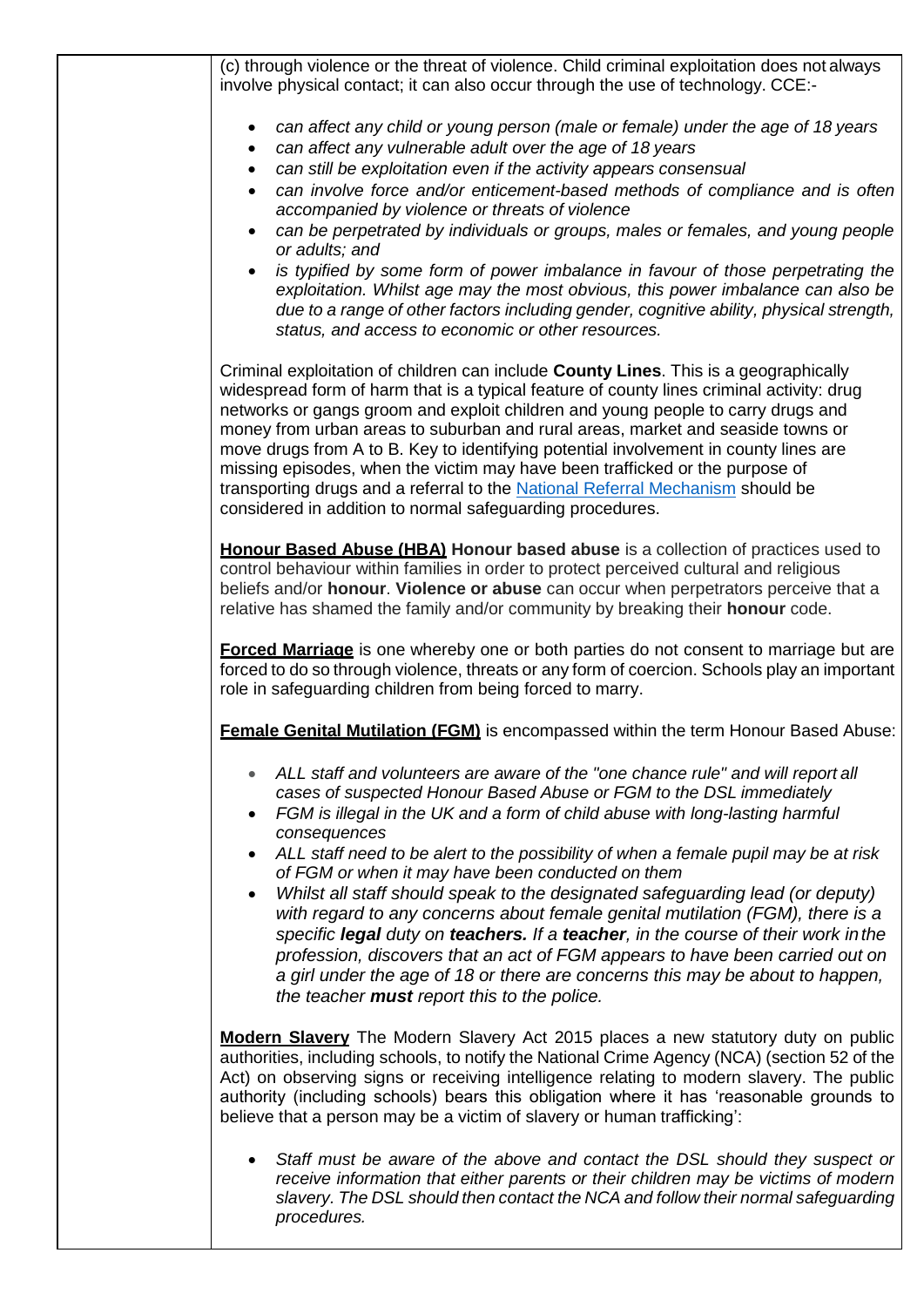|           | Peer on Peer Abuse (including sexual violence and harassment) occurs when a<br>young person is exploited, bullied and / or harmed by their peers who are the same or                                                                                                                                                                                                                                                                                  |  |  |
|-----------|-------------------------------------------------------------------------------------------------------------------------------------------------------------------------------------------------------------------------------------------------------------------------------------------------------------------------------------------------------------------------------------------------------------------------------------------------------|--|--|
|           | similar age; everyone directly involved in peer on peer abuse is under the age of 18.                                                                                                                                                                                                                                                                                                                                                                 |  |  |
|           | Please see Peer on Peer abuse Pan Lancashire procedures.                                                                                                                                                                                                                                                                                                                                                                                              |  |  |
|           | Caton St Paul's CE Primary School will refer to specific guidance in Keeping Children<br>Safe in Education Part five: Child on Child Sexual Violence and Sexual Harassment.                                                                                                                                                                                                                                                                           |  |  |
|           | This is most likely to include, but may not be limited to: bullying (including<br>cyberbullying); physical abuse such as hitting, kicking, shaking, biting, hair pulling, or                                                                                                                                                                                                                                                                          |  |  |
|           | otherwise causing physical harm; sexual violence and sexual harassment; sexting (also<br>known as youth produced sexual imagery); and initiation/hazing type violence and rituals.<br>This will also include Upskirting. It typically involves taking a photograph under a<br>person's clothing without them knowing, with the intention of viewing their genitals or<br>buttocks for sexual gratification or causing humiliation, distress or alarm. |  |  |
|           | ALL staff and volunteers understand that children can abuse other children                                                                                                                                                                                                                                                                                                                                                                            |  |  |
| $\bullet$ | ALL staff and volunteers will inform the DSL of suspected peer abuse and record<br>in line with schools recording policy                                                                                                                                                                                                                                                                                                                              |  |  |
| $\bullet$ | Peer on peer abuse will be taken as seriously as any other form of abuse                                                                                                                                                                                                                                                                                                                                                                              |  |  |
| $\bullet$ | All staff understand that abuse is abuse and should never be tolerated or<br>passed off as "banter", "just having a laugh" or "part of growing up                                                                                                                                                                                                                                                                                                     |  |  |
|           | All staff will understand that pupils with SEND are more prone to peer group                                                                                                                                                                                                                                                                                                                                                                          |  |  |
| $\bullet$ | isolation and school will have extra pastoral support to address this.<br>Physical abuse between peers will be managed under the school's Behaviour                                                                                                                                                                                                                                                                                                   |  |  |
|           | <b>Policy</b>                                                                                                                                                                                                                                                                                                                                                                                                                                         |  |  |
|           | Emotional abuse between peers will be managed under the school's Anti-<br><b>Bullving Policy</b>                                                                                                                                                                                                                                                                                                                                                      |  |  |
|           | Harmful sexual behaviour will be identified and managed using the <b>Brook Traffic</b><br><b>Light Tool</b> and with support and guidance from LCC Schools Safeguarding<br><b>Officers</b>                                                                                                                                                                                                                                                            |  |  |
|           | Sexting - (See specific guidance below in regards to Sexting)                                                                                                                                                                                                                                                                                                                                                                                         |  |  |
| $\bullet$ | In cases of suspected or actual peer on peer abuse a risk assessment will be<br>undertaken and appropriate and proportionate control measures put in place to<br>manage and reduce risk.                                                                                                                                                                                                                                                              |  |  |
|           | DSLs understand that regarding peer on peer abuse, the victim and the<br>perpetrator are likely to have unmet needs and require support and assessment<br>to determine these                                                                                                                                                                                                                                                                          |  |  |
| $\bullet$ | The DSL will assess on a case-by-case basis, supported by children's social<br>care and the police if required to ensure the most appropriate response for the                                                                                                                                                                                                                                                                                        |  |  |
| ٠         | children / young people involved<br>The DSL will consider:                                                                                                                                                                                                                                                                                                                                                                                            |  |  |
| ٠         | the wishes of the victim in terms of how they want to proceed                                                                                                                                                                                                                                                                                                                                                                                         |  |  |
| ٠         | the nature of the alleged incident                                                                                                                                                                                                                                                                                                                                                                                                                    |  |  |
| ٠         | the ages of the children involved                                                                                                                                                                                                                                                                                                                                                                                                                     |  |  |
| ٠         | the development stages of the children involved                                                                                                                                                                                                                                                                                                                                                                                                       |  |  |
| $\bullet$ | any power imbalance between the children                                                                                                                                                                                                                                                                                                                                                                                                              |  |  |
| ٠<br>٠    | is the incident a one-off or a sustained pattern of abuse<br>are there ongoing risks to the victim, other children, school or college staff                                                                                                                                                                                                                                                                                                           |  |  |
| $\bullet$ | contextual safeguarding issues.                                                                                                                                                                                                                                                                                                                                                                                                                       |  |  |
| ٠         | Following a report of sexual violence, the designated safeguarding lead (or deputy)<br>will make an immediate risk and needs assessment, considering:                                                                                                                                                                                                                                                                                                 |  |  |
| ٠         | the victim                                                                                                                                                                                                                                                                                                                                                                                                                                            |  |  |
| ٠         | the alleged perpetrator                                                                                                                                                                                                                                                                                                                                                                                                                               |  |  |
| $\bullet$ | all other children (and if appropriate adult students and staff).                                                                                                                                                                                                                                                                                                                                                                                     |  |  |
|           | Risk assessments will be recorded and kept under review as a minimum<br>termly.                                                                                                                                                                                                                                                                                                                                                                       |  |  |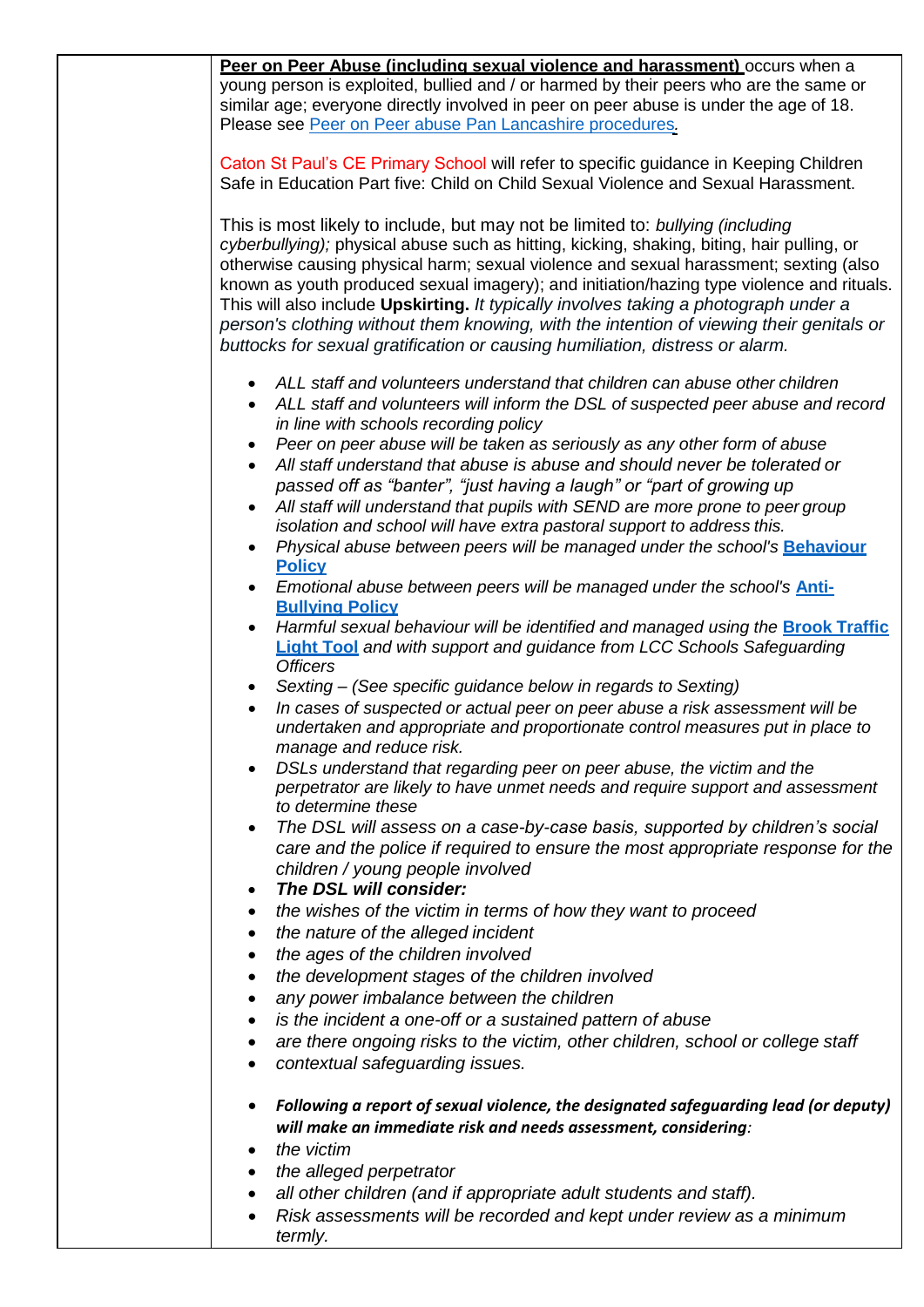*Examples of risk Assessments and Guidance below:*



(Further detailed guidance on Child on Child Sexual Violence and Sexual Harassment is found in Keeping Children Safe in Education 2020, part 5).

**Domestic abuse** is any incident or pattern of incidents of controlling, coercive, threatening behaviour, violence or abuse between those aged 16 and over who are, or have been, intimate partners or family members regardless of gender or sexuality. The abuse can encompass, but is not limited to:

- **Psychological**
- **Physical**
- **Sexual**
- **Financial**
- **Emotional**

*Exposure to domestic abuse and / or violence can have a serious, long lasting emotional and psychological impact on children. In some cases, a child may blame themselves for the abuse or may have had to leave the family home as a result.*

- *ALL staff and volunteers understand what domestic abuse is and the potential impact upon children and how this might be displayed. The DSLs will: -*
- *Ensure that the school has suitably trained Key Adult/s in order to fulfil its obligations under Operation Encompass*
- *Ensure that the school's commitment to Operation Encompass is known throughout the school community via the means of staff training, parental letters, posters and the school website*
- *School will provide an overview of Operation Encompass with the names of the Op Encompass leads and a link to the Op Encompass website*  [www.operationencompass.org](http://www.operationencompass.org/)Operation Encompass lead at Caton St Paul's CE Primary School is Ian Gittins

*Children Missing from Education can be a potential sign of abuse or neglect including sexual exploitation, child criminal exploitation, undergoing female genital mutilation, forced marriage or travelling to conflict zones.*

- *ALL staff and volunteers follow school procedures when a child misses education particularly on repeat occasions to help identify the risk of abuse and neglect*
- *The school* **[Attendance Policy](https://8883521.sharepoint.com/sites/SLTeam/Shared%20Documents/2020-21/Policies/2020-21/Attendance%20policy%20Spring%202021.docx)** *is up to date, reviewed annually and includes reference to CME and procedures followed in the case of children missing or who have attendance concerns*
- *There is an admissions policy and an attendance register*
- *The Local Authority is informed of any pupil who fails to attend school regularly, or has been absent without the schools permission for a continuous period of 10 school days or more*
- *Where reasonably possible schools and colleges should hold more than one emergency contact number for their pupils and students.*
- *ALL staff will be aware that children going missing from education can be a warning sign of safeguarding considerations. .*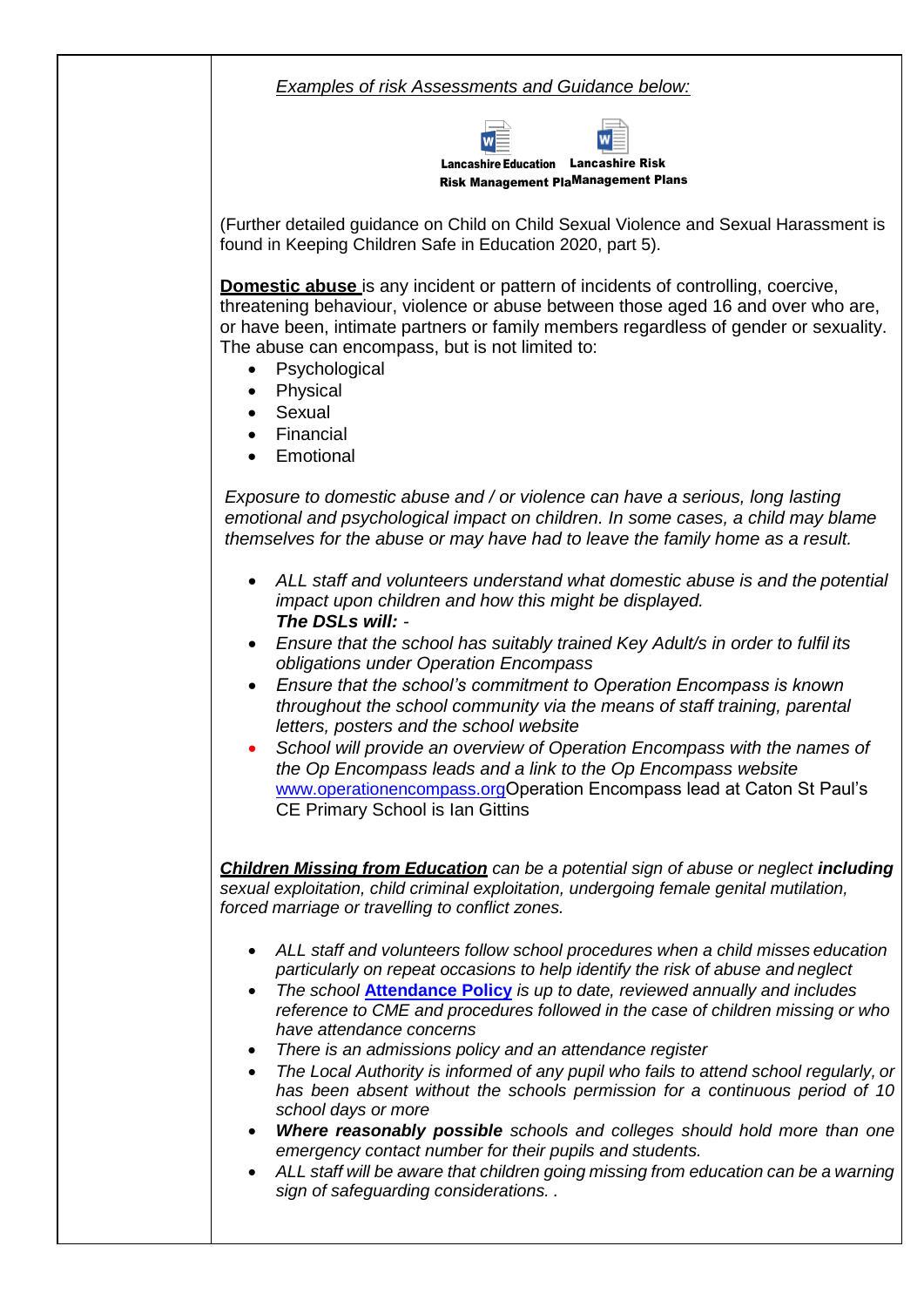|                      | Sexting is defined as the production and/or sharing of sexual photos and videos of and by<br>young people who are under the age of 18. (UKCCIS, 2016), It includes nude or nearly<br>nude images and/or sexual acts. It is also referred to as 'youth produced sexual imagery'.<br>'Sexting' does not include the sharing of sexual photos and videos of under-18 year olds<br>with or by adults. This is a form of child sexual abuse and must be referred to the police.<br>• School staff are aware of how to manage sexting incidents and must pass on any<br>incidents or concerns to the DSL<br>School staff are aware that they should never view, download or share the imagery,<br>$\bullet$<br>or ask a child to share or download - this is illegal<br>If staff have already viewed the imagery by accident (e.g. if a young person has<br>$\bullet$<br>showed it to them before they could ask them not to), report this to the DSL<br>Staff will not delete the imagery or ask the young person to delete it.<br>Staff will not ask the young person(s) who are involved in the incident to disclose<br>information regarding the imagery. This is the responsibility of the DSL<br>Staff will keep details of the incident confidential, reporting this to the DSL<br>$\bullet$<br>Staff are mindful not to do anything to blame or shame any young people involved<br>The incident will be followed up by the DSL or Deputies and follow appropriate<br>guidelines as set in (UKCCIS, 2016).<br>If the DSL/SLT must view the images, this should be discussed and done so in a<br>private space and the reasoning behind this must be logged on the incident report. |
|----------------------|-------------------------------------------------------------------------------------------------------------------------------------------------------------------------------------------------------------------------------------------------------------------------------------------------------------------------------------------------------------------------------------------------------------------------------------------------------------------------------------------------------------------------------------------------------------------------------------------------------------------------------------------------------------------------------------------------------------------------------------------------------------------------------------------------------------------------------------------------------------------------------------------------------------------------------------------------------------------------------------------------------------------------------------------------------------------------------------------------------------------------------------------------------------------------------------------------------------------------------------------------------------------------------------------------------------------------------------------------------------------------------------------------------------------------------------------------------------------------------------------------------------------------------------------------------------------------------------------------------------------------------------------------------------------------------------|
|                      | Other vulnerable categories                                                                                                                                                                                                                                                                                                                                                                                                                                                                                                                                                                                                                                                                                                                                                                                                                                                                                                                                                                                                                                                                                                                                                                                                                                                                                                                                                                                                                                                                                                                                                                                                                                                         |
|                      | ALL staff will have read Annex A of Keeping Children Safe in Education and be<br>aware of specific forms of abuse and safeguarding issues and vulnerable groups<br>of children including;<br>Children in the Court system;<br>Children with family members in prison                                                                                                                                                                                                                                                                                                                                                                                                                                                                                                                                                                                                                                                                                                                                                                                                                                                                                                                                                                                                                                                                                                                                                                                                                                                                                                                                                                                                                |
|                      | <b>Child Criminal Exploitation</b><br>Homelessness                                                                                                                                                                                                                                                                                                                                                                                                                                                                                                                                                                                                                                                                                                                                                                                                                                                                                                                                                                                                                                                                                                                                                                                                                                                                                                                                                                                                                                                                                                                                                                                                                                  |
|                      | For all specific safeguarding issues, DSLs will seek advice from LCC Schools<br>Safeguarding Officers or MASH Education Officers and follow national and local<br>guidance. https://panlancashirescb.proceduresonline.com/chapters/contents.html                                                                                                                                                                                                                                                                                                                                                                                                                                                                                                                                                                                                                                                                                                                                                                                                                                                                                                                                                                                                                                                                                                                                                                                                                                                                                                                                                                                                                                    |
| <b>Online Safety</b> | Caton St Paul's CE Primary School is committed to keeping pupils safe online. We                                                                                                                                                                                                                                                                                                                                                                                                                                                                                                                                                                                                                                                                                                                                                                                                                                                                                                                                                                                                                                                                                                                                                                                                                                                                                                                                                                                                                                                                                                                                                                                                    |
|                      | therefore ensure that:<br>ALL staff and volunteers understand that children can be harmed online via                                                                                                                                                                                                                                                                                                                                                                                                                                                                                                                                                                                                                                                                                                                                                                                                                                                                                                                                                                                                                                                                                                                                                                                                                                                                                                                                                                                                                                                                                                                                                                                |
|                      | hurtful and abusive messages, enticing children to engage in age inappropriate<br>conversations, sharing and production of indecent images or encouraging risk<br>taking behaviour                                                                                                                                                                                                                                                                                                                                                                                                                                                                                                                                                                                                                                                                                                                                                                                                                                                                                                                                                                                                                                                                                                                                                                                                                                                                                                                                                                                                                                                                                                  |
|                      | The school's <b>Online Safety Policy</b> details how we keep pupils safe when using<br>$\bullet$<br>the internet and mobile technology                                                                                                                                                                                                                                                                                                                                                                                                                                                                                                                                                                                                                                                                                                                                                                                                                                                                                                                                                                                                                                                                                                                                                                                                                                                                                                                                                                                                                                                                                                                                              |
|                      | As part of a broad and balanced curriculum, all pupils will be made aware of<br>online risks and taught how to stay safe online. Online safety is a continuous                                                                                                                                                                                                                                                                                                                                                                                                                                                                                                                                                                                                                                                                                                                                                                                                                                                                                                                                                                                                                                                                                                                                                                                                                                                                                                                                                                                                                                                                                                                      |
|                      | thread that runs through our computing and PSHE curriculums.<br>Online bullying by pupils, via texts and emails, will be treated as seriously as any<br>other type of bullying and will be managed through our <b>Anti-bullying</b>                                                                                                                                                                                                                                                                                                                                                                                                                                                                                                                                                                                                                                                                                                                                                                                                                                                                                                                                                                                                                                                                                                                                                                                                                                                                                                                                                                                                                                                 |
|                      | <b>Behaviour Policy</b><br>There is a clear and explicit procedure for dealing with mobile phones that are<br>$\bullet$<br>brought into school by children: children take phone to the office where it                                                                                                                                                                                                                                                                                                                                                                                                                                                                                                                                                                                                                                                                                                                                                                                                                                                                                                                                                                                                                                                                                                                                                                                                                                                                                                                                                                                                                                                                              |
|                      | stored securely until the end of the school day                                                                                                                                                                                                                                                                                                                                                                                                                                                                                                                                                                                                                                                                                                                                                                                                                                                                                                                                                                                                                                                                                                                                                                                                                                                                                                                                                                                                                                                                                                                                                                                                                                     |
|                      | DfE advice; Searching, Screening and Confiscation is followed where there is<br>$\bullet$<br>a need to search a pupil for a mobile device                                                                                                                                                                                                                                                                                                                                                                                                                                                                                                                                                                                                                                                                                                                                                                                                                                                                                                                                                                                                                                                                                                                                                                                                                                                                                                                                                                                                                                                                                                                                           |
|                      | When school become aware of an online safety issue that has occurred outside<br>٠<br>of school, it is managed in accordance with the school Online Safety Policy                                                                                                                                                                                                                                                                                                                                                                                                                                                                                                                                                                                                                                                                                                                                                                                                                                                                                                                                                                                                                                                                                                                                                                                                                                                                                                                                                                                                                                                                                                                    |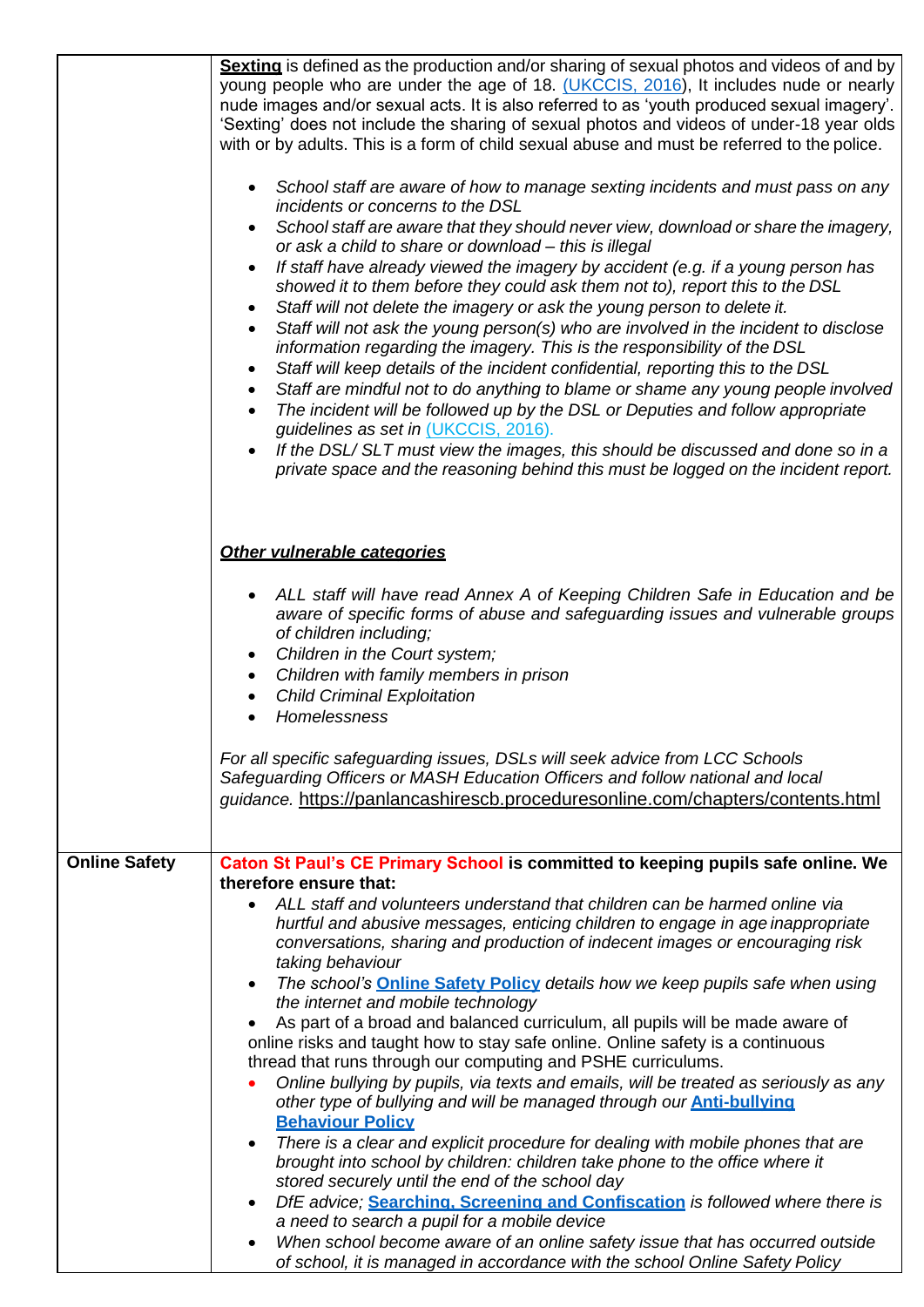|                       | The school has appropriate filters and monitoring systems in place regarding use<br>$\bullet$<br>of internet (3G and 4G) in school - these should be detailed in the Online Safety |  |  |
|-----------------------|------------------------------------------------------------------------------------------------------------------------------------------------------------------------------------|--|--|
|                       | <u>Policy.</u>                                                                                                                                                                     |  |  |
|                       | Online safety evenings and half-termly newsletter updates ensure parents are<br>kept up-to-date with the latest online safety research.                                            |  |  |
| <b>Record Keeping</b> | Caton St Paul's CE Primary School is committed to recording all matters relating                                                                                                   |  |  |
|                       | to the welfare of children in a relevant format. We therefore ensure that:                                                                                                         |  |  |
|                       | DSLs will create and maintaining accurate safeguarding records                                                                                                                     |  |  |
|                       | There is an agreed format for reporting all matters relating to child wellbeing, from                                                                                              |  |  |
|                       | an early help requirement to a disclosure of abuse: these matters are reported to                                                                                                  |  |  |
|                       | the DSL who then makes a decision about who to disseminate this information to,                                                                                                    |  |  |
|                       | with advice from the SENDCo. All matters of this nature are recorded on CPOMS.                                                                                                     |  |  |
|                       | DSL has to click 'mark as read' to ensure all concerns are read and taken                                                                                                          |  |  |
|                       | seriously.                                                                                                                                                                         |  |  |
|                       | ALL staff use the agreed format for passing on concerns                                                                                                                            |  |  |
|                       | Concerns should be factual and evidence based<br>٠                                                                                                                                 |  |  |
|                       | Concerns should be passed directly to the DSL<br>$\bullet$                                                                                                                         |  |  |
|                       | ALL concern logs will be kept electronically on CPOMS                                                                                                                              |  |  |
|                       | A pupil will have an individual safeguarding file when there has been a number of                                                                                                  |  |  |
|                       | concerns, an offer of Early Help or the family is, or has been at Level 2 or above                                                                                                 |  |  |
|                       | on the Continuum of Need. These records will be kept on Cpoms and can be                                                                                                           |  |  |
|                       | accessed by DSL, deputy DSL and SLT.                                                                                                                                               |  |  |
|                       | DSLs will record all discussions, decisions and rationale behind decisions and                                                                                                     |  |  |
|                       | sharing of information in the child's records                                                                                                                                      |  |  |
|                       | DSLs will record evidence of child's wishes, professional challenge, offers of early                                                                                               |  |  |
|                       | help and multi-agency working                                                                                                                                                      |  |  |
|                       | When individual pupils are discussed during staff meetings, such as supervision,                                                                                                   |  |  |
|                       | staff updates or risk assessments etc. pupil information should be anonymised or                                                                                                   |  |  |
|                       | stored in a secure manner                                                                                                                                                          |  |  |
|                       | All safeguarding records will be stored securely on the password protected                                                                                                         |  |  |
|                       | database, CPOMS. Only HT and DSL have enhanced access to this.                                                                                                                     |  |  |
|                       | Only DSLs and other named staff will have access to safeguarding records                                                                                                           |  |  |
|                       | A pupil's safeguarding file will be transferred, in its entirety, to the educational                                                                                               |  |  |
|                       | establishment where the child moves to, unless there is ongoing legal action                                                                                                       |  |  |
|                       | The safeguarding file will be sent securely to the DSL at the receiving school                                                                                                     |  |  |
|                       | A receipt will be obtained at time of transfer and the responsibility for the                                                                                                      |  |  |
|                       | safeguarding records will pass to the receiving school                                                                                                                             |  |  |
|                       | The educational establishment where the pupil attends at statutory school leaving                                                                                                  |  |  |
|                       | age (18) will securely retain the safeguarding records until the child's $25th$                                                                                                    |  |  |
|                       | birthday. Safeguarding records will then be destroyed securely                                                                                                                     |  |  |
|                       | School will seek advice from legal services and/or Schools Safeguarding Officers<br>if any staff are unclear about any aspects of safeguarding record keeping.                     |  |  |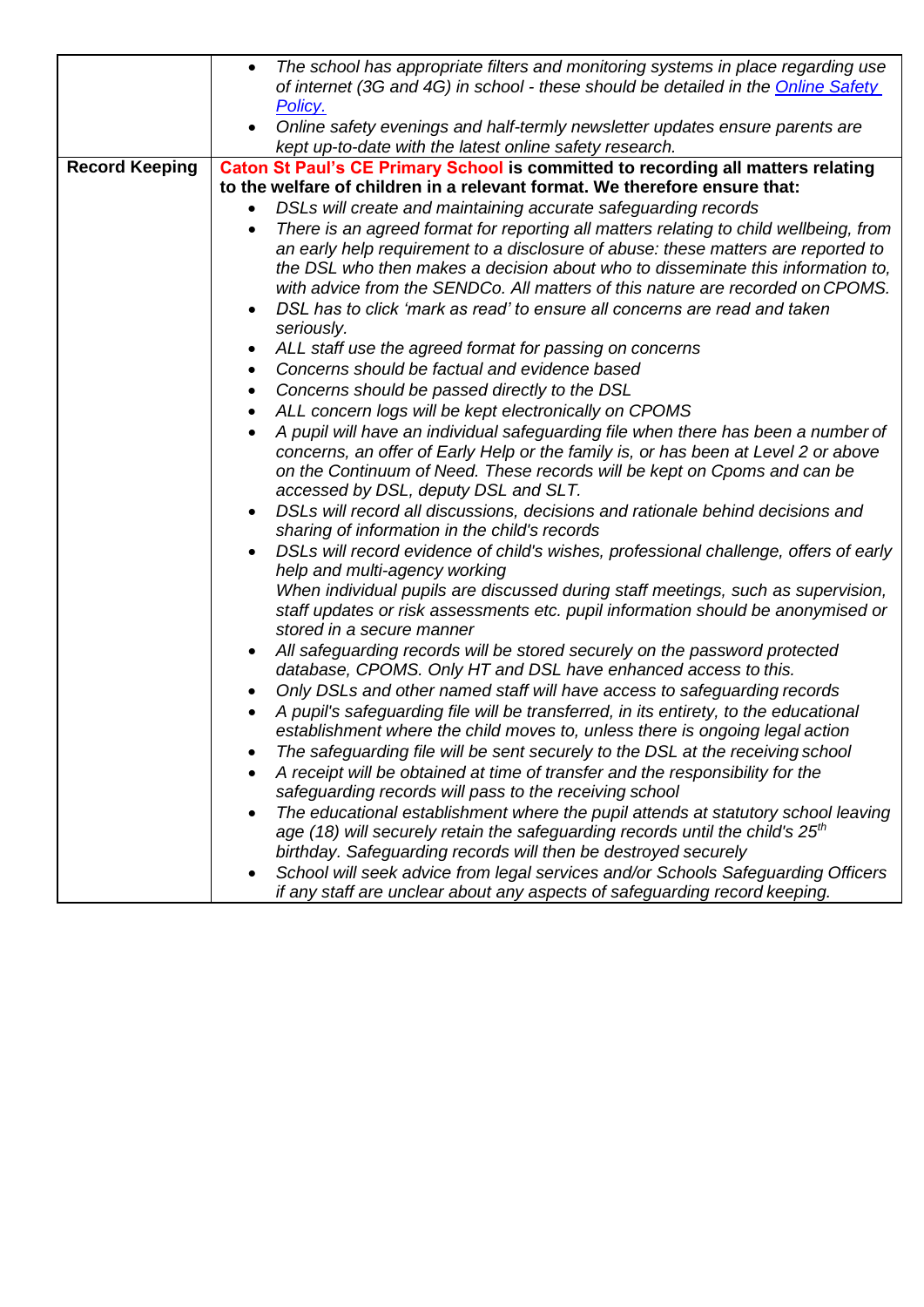| <b>Safer</b><br><b>Recruitment</b> | Caton St Paul's CE Primary School is committed to keeping pupils safe by<br>ensuring that adults who work or volunteer in school are safe to do so. We<br>therefore ensure that:                                                                                                                                              |
|------------------------------------|-------------------------------------------------------------------------------------------------------------------------------------------------------------------------------------------------------------------------------------------------------------------------------------------------------------------------------|
|                                    | <b>LCC Human Resources quidance</b> is adhered to, to ensure that there is a strong<br>reference and commitment to safeguarding during advertisement, selection and<br>recruitment of new staff                                                                                                                               |
|                                    | Ensure that there are sufficient staff/Governors who have undertaken appropriate<br>Safer Recruitment training in the last 5 years to enable at least one person on<br>every recruitment panel to be appropriately trained. This is a legal requirement.<br>There are at least 2 people on each selection panel.<br>$\bullet$ |
|                                    | ALL staff will monitor the conduct of all adults who come into contact with children<br>at school and report any concerns to the Headteacher                                                                                                                                                                                  |
|                                    | Relevant, proportionate and lawful checks are undertaken on all adults who<br>regularly work at, or visit the school                                                                                                                                                                                                          |
|                                    | A Single Central Record is kept of checks that are undertaken on all adults who<br>regularly work at, or visit the school                                                                                                                                                                                                     |
|                                    | The SCR is stored securely, electronically, and only accessed by designated staff<br>and governors                                                                                                                                                                                                                            |
|                                    | The HT and the designated safeguarding Governor, as well as the bursar,<br>oversee the SCR termly and records are made of any actions needed.                                                                                                                                                                                 |
|                                    | Evidence of staff members identity, required qualifications and the right to work in<br>the UK will be kept in individual personnel files                                                                                                                                                                                     |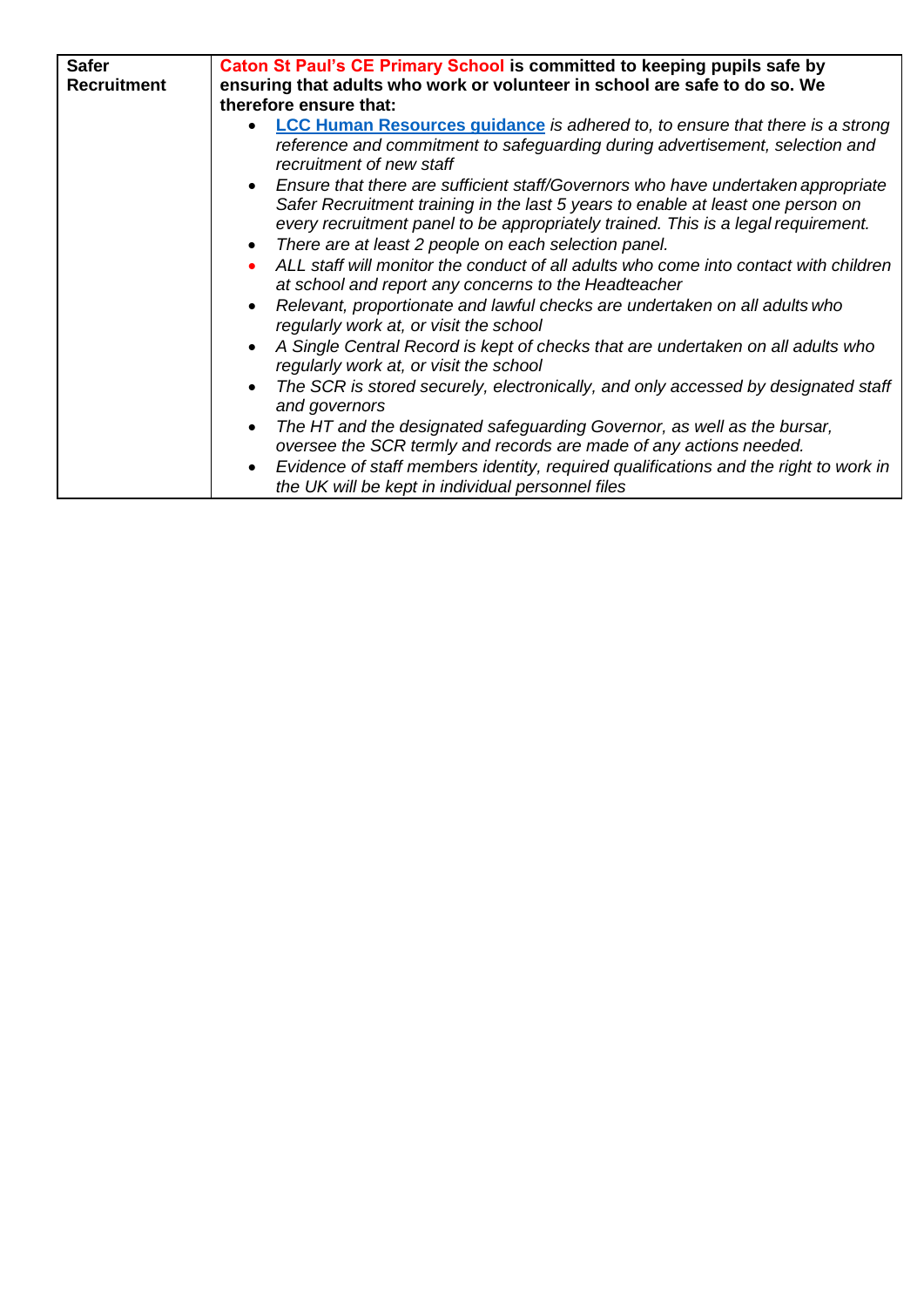|                                                 | Covering (umbrella) letters will be obtained from agencies and other employers<br>$\bullet$<br>that provide staff to work in school to confirm that appropriate checks have been<br>undertaken. Agencies will be requested to complete the checklist found at<br>Appendix Q of the R&S Guidance. (Copy here)<br><b>Appendix Q -</b><br><b>Agency R&amp;S checkli</b><br>Individual identity checks will be undertaken on those staff detailed above to<br>$\bullet$<br>ensure they are employees of the named agency/employer<br>A transfer of control agreement will be used where other agencies/organisations<br>$\bullet$<br>use school premises and are not operating under school's safeguarding policies<br>and procedures<br>Adults who are involved in the management or provision of child care of children<br>$\bullet$<br>in Early Years, or in out of school provision for children up to 8 years old, will<br>make a declaration that they are not disqualified under the Child Care Act 2006.<br>With regard to Disqualification Under the Childcare Act we will adhere to<br>$\bullet$<br><b>Guidance from Lancashire County Council Human Resources</b><br>This declaration will be renewed annually and evidenced using the LCC staff<br>declaration form April 2020. This form will be retained and stored securely.<br><b>ANNUAL STAFF</b><br><b>Staff declaration</b><br><b>Guidance and</b><br><b>CONFIRMATION FO form April 2020.doc</b><br><b>FAQs.docx</b><br>When an issue is declared, advice will be sought from Ofsted about the need to<br>$\bullet$<br>apply for a waiver. If a waiver is necessary, a risk assessment will be carried out |
|-------------------------------------------------|---------------------------------------------------------------------------------------------------------------------------------------------------------------------------------------------------------------------------------------------------------------------------------------------------------------------------------------------------------------------------------------------------------------------------------------------------------------------------------------------------------------------------------------------------------------------------------------------------------------------------------------------------------------------------------------------------------------------------------------------------------------------------------------------------------------------------------------------------------------------------------------------------------------------------------------------------------------------------------------------------------------------------------------------------------------------------------------------------------------------------------------------------------------------------------------------------------------------------------------------------------------------------------------------------------------------------------------------------------------------------------------------------------------------------------------------------------------------------------------------------------------------------------------------------------------------------------------------------------------------------------------------------------------------------|
|                                                 | and proportionate measures put in place until a waiver has been issued or<br>matters resolved. If it is not resolved, this must be reported:-<br>disqualification@ofsted.gov.uk<br>Advice will be sought from Human Resources, LADO and/or Schools<br>$\bullet$<br>Safeguarding Officers if any staff are unclear about any aspects of Safer                                                                                                                                                                                                                                                                                                                                                                                                                                                                                                                                                                                                                                                                                                                                                                                                                                                                                                                                                                                                                                                                                                                                                                                                                                                                                                                              |
|                                                 | Recruitment.                                                                                                                                                                                                                                                                                                                                                                                                                                                                                                                                                                                                                                                                                                                                                                                                                                                                                                                                                                                                                                                                                                                                                                                                                                                                                                                                                                                                                                                                                                                                                                                                                                                              |
| <b>Managing</b><br>allegations<br>against staff | There are clear policies in line with those from the CSAP (Childrens Safeguarding<br>Assurance Partnership) for dealing with allegations against people who work with<br>children.                                                                                                                                                                                                                                                                                                                                                                                                                                                                                                                                                                                                                                                                                                                                                                                                                                                                                                                                                                                                                                                                                                                                                                                                                                                                                                                                                                                                                                                                                        |
|                                                 | Such policies make a clear distinction between an allegation, a concern about the quality<br>of care or practice or a complaint. An allegation may relate to a person who works with<br>children who has:                                                                                                                                                                                                                                                                                                                                                                                                                                                                                                                                                                                                                                                                                                                                                                                                                                                                                                                                                                                                                                                                                                                                                                                                                                                                                                                                                                                                                                                                 |
|                                                 | Behaved in a way that has harmed a child, or may have harmed a child;<br>-<br>Possibly committed a criminal offence against or related to a child; or.<br>$\overline{\phantom{a}}$<br>Behaved towards a child or children in a way that indicates they may pose a risk<br>$\blacksquare$<br>of harm to children.<br>behaved or may have behaved in a way that indicates they may not be suitable to<br>work with children.                                                                                                                                                                                                                                                                                                                                                                                                                                                                                                                                                                                                                                                                                                                                                                                                                                                                                                                                                                                                                                                                                                                                                                                                                                                |
|                                                 | Further information, LADO information and flowchart of how allegations are managed: -<br><b>LADO Details and</b><br><b>2020 LADO</b><br><b>Managing Allegatio Allegations Notifica</b>                                                                                                                                                                                                                                                                                                                                                                                                                                                                                                                                                                                                                                                                                                                                                                                                                                                                                                                                                                                                                                                                                                                                                                                                                                                                                                                                                                                                                                                                                    |
|                                                 | All staff at Caton St Paul's CE Primary School are aware of these procedures and<br>aware of the following expectations and protocol:-                                                                                                                                                                                                                                                                                                                                                                                                                                                                                                                                                                                                                                                                                                                                                                                                                                                                                                                                                                                                                                                                                                                                                                                                                                                                                                                                                                                                                                                                                                                                    |
|                                                 | ALL staff and volunteers are aware that they must refer allegations or concerns<br>٠<br>around staff (including supply staff) conduct to the Headteacher                                                                                                                                                                                                                                                                                                                                                                                                                                                                                                                                                                                                                                                                                                                                                                                                                                                                                                                                                                                                                                                                                                                                                                                                                                                                                                                                                                                                                                                                                                                  |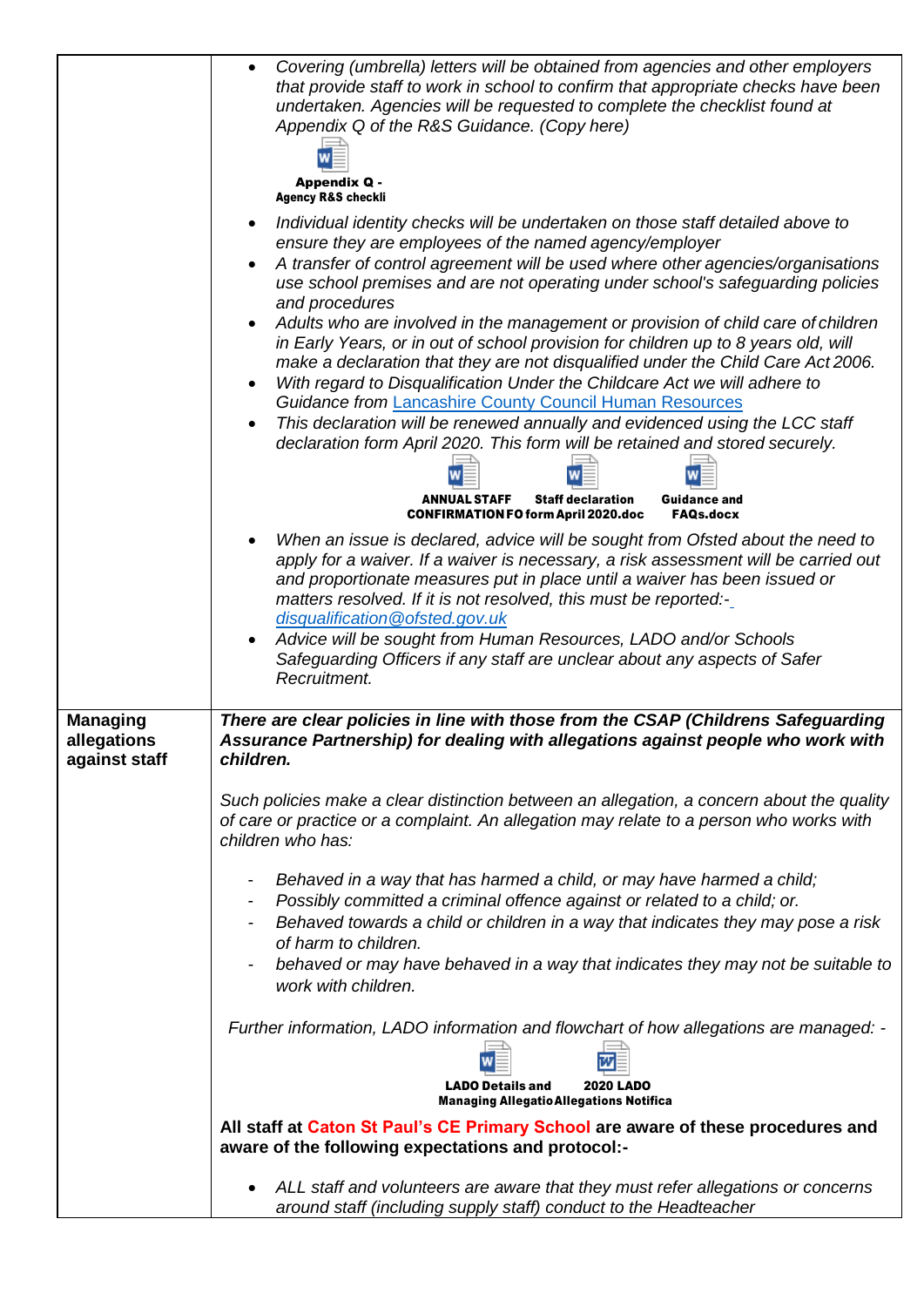|                                     | ALL staff and volunteers are aware of the requirement to, and process of referring<br>$\bullet$<br>allegations or concerns around the Headteacher to the nominated Governor<br>The Headteacher and/or Chair of Governors will discuss the allegation with the<br>Local Authority Designated Officer (LADO)<br>CSAP procedures for dealing with allegations against staff will be followed<br>$\bullet$<br>http://panlancashirescb.proceduresonline.com/chapters/p_allegations.html<br>ALL staff and volunteers remember that the welfare of the child is paramount and<br>$\bullet$<br>that they have a duty to inform HT if any adult's conduct gives cause for concern<br>All concerns of poor practice or possible child abuse by staff and volunteers<br>should be reported to the HT.<br>ALL staff are aware of the school's Whistle Blowing Policy which enables staff to<br>raise concerns or allegations in confidence and for a sensitive enquiry to take<br>place<br>Staff are fully aware of Guidance for Safer Working Practice and Staff Code of<br>conduct / Handbook and are aware of professional expectations of their own<br>behaviour and conduct. |
|-------------------------------------|-----------------------------------------------------------------------------------------------------------------------------------------------------------------------------------------------------------------------------------------------------------------------------------------------------------------------------------------------------------------------------------------------------------------------------------------------------------------------------------------------------------------------------------------------------------------------------------------------------------------------------------------------------------------------------------------------------------------------------------------------------------------------------------------------------------------------------------------------------------------------------------------------------------------------------------------------------------------------------------------------------------------------------------------------------------------------------------------------------------------------------------------------------------------------|
| <b>Visitors</b>                     | Caton St Paul's CE Primary School is committed to keeping pupils safe by<br>ensuring that visitors to school do not pose a risk to children at our school. We                                                                                                                                                                                                                                                                                                                                                                                                                                                                                                                                                                                                                                                                                                                                                                                                                                                                                                                                                                                                         |
|                                     | therefore ensure that:                                                                                                                                                                                                                                                                                                                                                                                                                                                                                                                                                                                                                                                                                                                                                                                                                                                                                                                                                                                                                                                                                                                                                |
|                                     | Visitors to school sign in on the iPad in the foyer and wear identification lanyard<br>$\bullet$                                                                                                                                                                                                                                                                                                                                                                                                                                                                                                                                                                                                                                                                                                                                                                                                                                                                                                                                                                                                                                                                      |
|                                     | to indicate they have done so<br>ALL staff and children, where appropriate, will challenge visitors to school who                                                                                                                                                                                                                                                                                                                                                                                                                                                                                                                                                                                                                                                                                                                                                                                                                                                                                                                                                                                                                                                     |
|                                     | are not wearing correct identification                                                                                                                                                                                                                                                                                                                                                                                                                                                                                                                                                                                                                                                                                                                                                                                                                                                                                                                                                                                                                                                                                                                                |
|                                     | Visitors sign out and remove/hand in their identification when they leave the                                                                                                                                                                                                                                                                                                                                                                                                                                                                                                                                                                                                                                                                                                                                                                                                                                                                                                                                                                                                                                                                                         |
|                                     | school<br>Visitors are made aware of who to speak to if they are worried about a child<br>$\bullet$                                                                                                                                                                                                                                                                                                                                                                                                                                                                                                                                                                                                                                                                                                                                                                                                                                                                                                                                                                                                                                                                   |
|                                     | during their visit by the Office administrators                                                                                                                                                                                                                                                                                                                                                                                                                                                                                                                                                                                                                                                                                                                                                                                                                                                                                                                                                                                                                                                                                                                       |
|                                     | Visitors are accompanied during their visit, when children are present, unless they                                                                                                                                                                                                                                                                                                                                                                                                                                                                                                                                                                                                                                                                                                                                                                                                                                                                                                                                                                                                                                                                                   |
|                                     | have undergone relevant checks and these are accepted and verified by DSL or<br>Headteacher                                                                                                                                                                                                                                                                                                                                                                                                                                                                                                                                                                                                                                                                                                                                                                                                                                                                                                                                                                                                                                                                           |
|                                     | Visitors will behave in a way that is compliant with the school's code of conduct<br>$\bullet$                                                                                                                                                                                                                                                                                                                                                                                                                                                                                                                                                                                                                                                                                                                                                                                                                                                                                                                                                                                                                                                                        |
|                                     | Visitors will not use mobile phones or other similar electronic devices during their                                                                                                                                                                                                                                                                                                                                                                                                                                                                                                                                                                                                                                                                                                                                                                                                                                                                                                                                                                                                                                                                                  |
|                                     | visit unless agreed by the Headteacher or DSL.<br>Visitors will not initiate contact or conversations with pupils unless this is relevant                                                                                                                                                                                                                                                                                                                                                                                                                                                                                                                                                                                                                                                                                                                                                                                                                                                                                                                                                                                                                             |
|                                     | and appropriate to the reason for their visit                                                                                                                                                                                                                                                                                                                                                                                                                                                                                                                                                                                                                                                                                                                                                                                                                                                                                                                                                                                                                                                                                                                         |
|                                     | When there are several visitors to the school at the same time (such as for an<br>assembly etc.) there will be adequate staff supervision of children and visitors. A                                                                                                                                                                                                                                                                                                                                                                                                                                                                                                                                                                                                                                                                                                                                                                                                                                                                                                                                                                                                 |
|                                     | risk assessment will be undertaken if deemed necessary or appropriate                                                                                                                                                                                                                                                                                                                                                                                                                                                                                                                                                                                                                                                                                                                                                                                                                                                                                                                                                                                                                                                                                                 |
|                                     | When visitors are undertaking activities with children, content of the activity will be                                                                                                                                                                                                                                                                                                                                                                                                                                                                                                                                                                                                                                                                                                                                                                                                                                                                                                                                                                                                                                                                               |
|                                     | agreed with the Headteacher or DSL, prior to the visit.<br>Visitors are provided with a safeguarding leaflet on arrival, detailing all of our                                                                                                                                                                                                                                                                                                                                                                                                                                                                                                                                                                                                                                                                                                                                                                                                                                                                                                                                                                                                                         |
|                                     | safeguarding procedures                                                                                                                                                                                                                                                                                                                                                                                                                                                                                                                                                                                                                                                                                                                                                                                                                                                                                                                                                                                                                                                                                                                                               |
| <b>Cameras, Mobile</b>              |                                                                                                                                                                                                                                                                                                                                                                                                                                                                                                                                                                                                                                                                                                                                                                                                                                                                                                                                                                                                                                                                                                                                                                       |
| <b>Phones and</b><br><b>Devices</b> | Caton St Paul's CE Primary School is committed to keeping pupils safe by<br>ensuring that electronic devices such as cameras, phones and tablets are                                                                                                                                                                                                                                                                                                                                                                                                                                                                                                                                                                                                                                                                                                                                                                                                                                                                                                                                                                                                                  |
|                                     | used in an appropriate manner. School will therefore ensure that:                                                                                                                                                                                                                                                                                                                                                                                                                                                                                                                                                                                                                                                                                                                                                                                                                                                                                                                                                                                                                                                                                                     |
|                                     | parental consent is obtained to take and use photographs and/or videos of                                                                                                                                                                                                                                                                                                                                                                                                                                                                                                                                                                                                                                                                                                                                                                                                                                                                                                                                                                                                                                                                                             |
|                                     | children<br>parental consent is obtained for photographs to be taken by the media for use in                                                                                                                                                                                                                                                                                                                                                                                                                                                                                                                                                                                                                                                                                                                                                                                                                                                                                                                                                                                                                                                                          |
|                                     | relation to promoting or publishing the school                                                                                                                                                                                                                                                                                                                                                                                                                                                                                                                                                                                                                                                                                                                                                                                                                                                                                                                                                                                                                                                                                                                        |
|                                     | separate parental consent is obtained if any other agency requests to take<br>photographs of any child                                                                                                                                                                                                                                                                                                                                                                                                                                                                                                                                                                                                                                                                                                                                                                                                                                                                                                                                                                                                                                                                |
|                                     | parental consent will be valid for 5 years but may be sought more regularly at the                                                                                                                                                                                                                                                                                                                                                                                                                                                                                                                                                                                                                                                                                                                                                                                                                                                                                                                                                                                                                                                                                    |
|                                     | discretion of the Headteacher                                                                                                                                                                                                                                                                                                                                                                                                                                                                                                                                                                                                                                                                                                                                                                                                                                                                                                                                                                                                                                                                                                                                         |
|                                     | images will be uploaded to, and stored in a secure place for a relevant amount of<br>$\bullet$<br>time, this may be for longer than the child is at school if appropriate                                                                                                                                                                                                                                                                                                                                                                                                                                                                                                                                                                                                                                                                                                                                                                                                                                                                                                                                                                                             |
|                                     |                                                                                                                                                                                                                                                                                                                                                                                                                                                                                                                                                                                                                                                                                                                                                                                                                                                                                                                                                                                                                                                                                                                                                                       |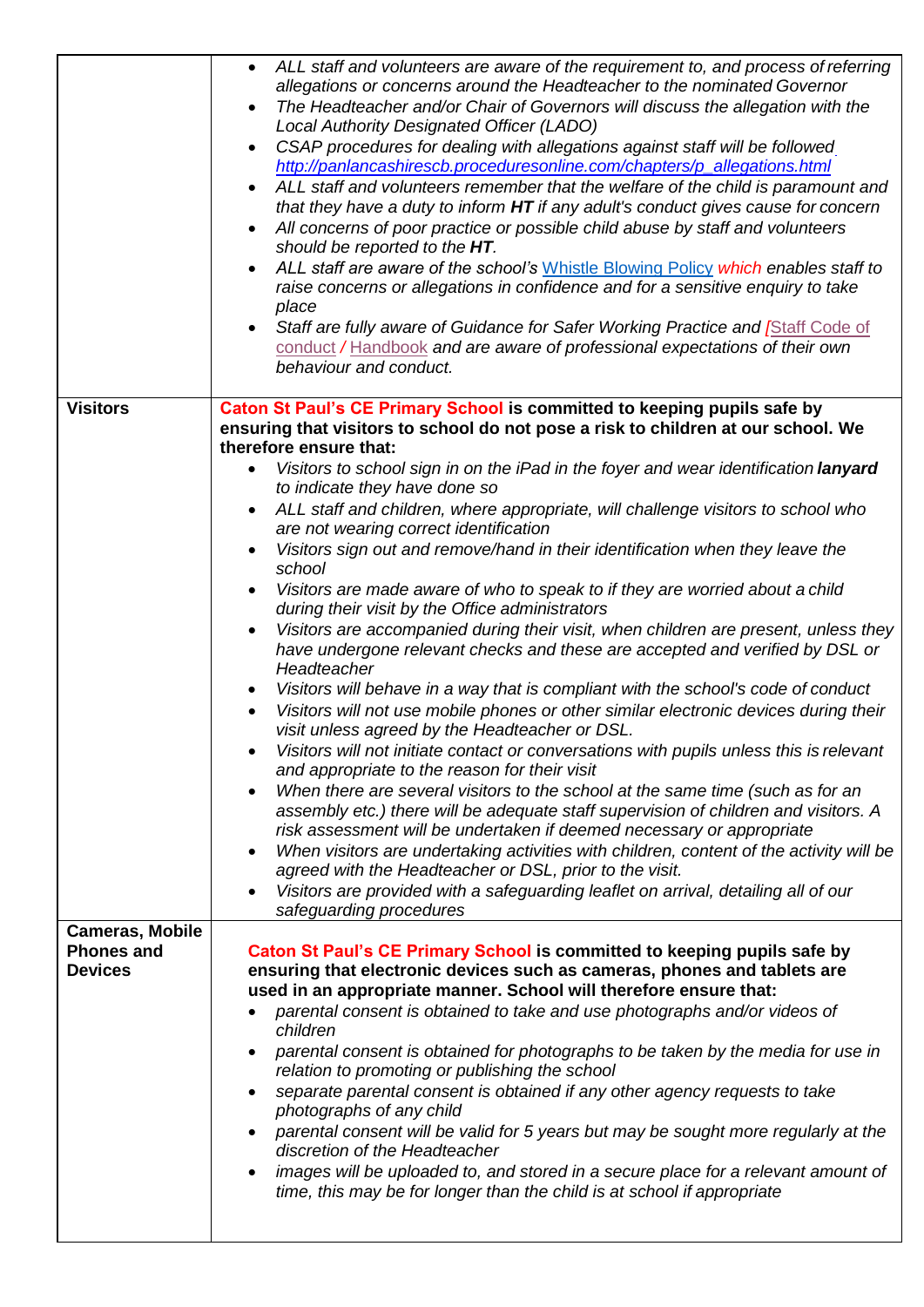|                                                        | photographs and videos of children are only taken to provide evidence of their<br>$\bullet$<br>achievements for developmental records or for other school related purposes<br>staff, visitors, volunteers and students do not use their own mobile phones to take<br>or record any images of children. Any breaches of this will be recorded on the<br>low-level concern document to be kept by the Headteacher<br>the school's digital camera/s or memory cards must not leave the school setting<br>unless this is agreed by the Headteacher for official school business<br>photos are printed/uploaded in the setting by staff and once done images are t<br>immediately removed from the camera's memory<br>parents are reminded frequently of the risks associated with posting images of<br>children to social media<br>parents are reminded frequently that they are not permitted to distribute or post<br>images that contain children other than their own<br>staff, volunteers and visitors will not use mobile phones in toilet or changing areas<br>The online safety policy will outline when and where staff, volunteers and visitors<br>can use their mobile phones<br>ALL staff, volunteers and visitors will adhere to the above policies and failure to<br>do so will be addressed appropriately by the Headteacher and/or the Governing<br>Body<br>Pupils' use of mobile phones and other devices will be managed under the<br>school's home/school agreement<br>DFE Advice; Searching. Screening and Confiscation is followed where there is<br>a need to search a pupil for a mobile device. |                                                  |
|--------------------------------------------------------|---------------------------------------------------------------------------------------------------------------------------------------------------------------------------------------------------------------------------------------------------------------------------------------------------------------------------------------------------------------------------------------------------------------------------------------------------------------------------------------------------------------------------------------------------------------------------------------------------------------------------------------------------------------------------------------------------------------------------------------------------------------------------------------------------------------------------------------------------------------------------------------------------------------------------------------------------------------------------------------------------------------------------------------------------------------------------------------------------------------------------------------------------------------------------------------------------------------------------------------------------------------------------------------------------------------------------------------------------------------------------------------------------------------------------------------------------------------------------------------------------------------------------------------------------------------------------------------------------------------------|--------------------------------------------------|
| <b>Key Personnel</b><br>and Training<br><b>Details</b> | <b>Designated Safeguarding</b><br>Lead (DSL)                                                                                                                                                                                                                                                                                                                                                                                                                                                                                                                                                                                                                                                                                                                                                                                                                                                                                                                                                                                                                                                                                                                                                                                                                                                                                                                                                                                                                                                                                                                                                                        | <b>lan Gittins</b>                               |
|                                                        | Date DSL Training Attended                                                                                                                                                                                                                                                                                                                                                                                                                                                                                                                                                                                                                                                                                                                                                                                                                                                                                                                                                                                                                                                                                                                                                                                                                                                                                                                                                                                                                                                                                                                                                                                          | September 2021 Heather Fowler                    |
|                                                        | <b>Back-up/Deputy DSL(s)</b>                                                                                                                                                                                                                                                                                                                                                                                                                                                                                                                                                                                                                                                                                                                                                                                                                                                                                                                                                                                                                                                                                                                                                                                                                                                                                                                                                                                                                                                                                                                                                                                        | <b>Sarah Sanderson/Judy Longhorn</b>             |
|                                                        | Date DSL Training Attended                                                                                                                                                                                                                                                                                                                                                                                                                                                                                                                                                                                                                                                                                                                                                                                                                                                                                                                                                                                                                                                                                                                                                                                                                                                                                                                                                                                                                                                                                                                                                                                          | September 2021/September 2020                    |
|                                                        | <b>Prevent Lead</b>                                                                                                                                                                                                                                                                                                                                                                                                                                                                                                                                                                                                                                                                                                                                                                                                                                                                                                                                                                                                                                                                                                                                                                                                                                                                                                                                                                                                                                                                                                                                                                                                 | <b>lan Gittins</b>                               |
|                                                        | Date Prevent training<br>attended                                                                                                                                                                                                                                                                                                                                                                                                                                                                                                                                                                                                                                                                                                                                                                                                                                                                                                                                                                                                                                                                                                                                                                                                                                                                                                                                                                                                                                                                                                                                                                                   | September 2019: update booked February 2022      |
|                                                        | <b>Headteacher</b>                                                                                                                                                                                                                                                                                                                                                                                                                                                                                                                                                                                                                                                                                                                                                                                                                                                                                                                                                                                                                                                                                                                                                                                                                                                                                                                                                                                                                                                                                                                                                                                                  | <b>lan Gittins</b>                               |
|                                                        | Date safeguarding training<br>attended (state type of<br>training)                                                                                                                                                                                                                                                                                                                                                                                                                                                                                                                                                                                                                                                                                                                                                                                                                                                                                                                                                                                                                                                                                                                                                                                                                                                                                                                                                                                                                                                                                                                                                  | January 2022: LCC training led by Heather Fowler |
|                                                        | <b>Chair Of Governors</b>                                                                                                                                                                                                                                                                                                                                                                                                                                                                                                                                                                                                                                                                                                                                                                                                                                                                                                                                                                                                                                                                                                                                                                                                                                                                                                                                                                                                                                                                                                                                                                                           | <b>Anna Shone</b>                                |
|                                                        | Date safeguarding training<br>attended (state type of<br><i>training</i> )                                                                                                                                                                                                                                                                                                                                                                                                                                                                                                                                                                                                                                                                                                                                                                                                                                                                                                                                                                                                                                                                                                                                                                                                                                                                                                                                                                                                                                                                                                                                          | January 2022: LCC training led by Heather Fowler |
|                                                        | <b>Safeguarding Governor</b>                                                                                                                                                                                                                                                                                                                                                                                                                                                                                                                                                                                                                                                                                                                                                                                                                                                                                                                                                                                                                                                                                                                                                                                                                                                                                                                                                                                                                                                                                                                                                                                        | <b>Anna Shone</b>                                |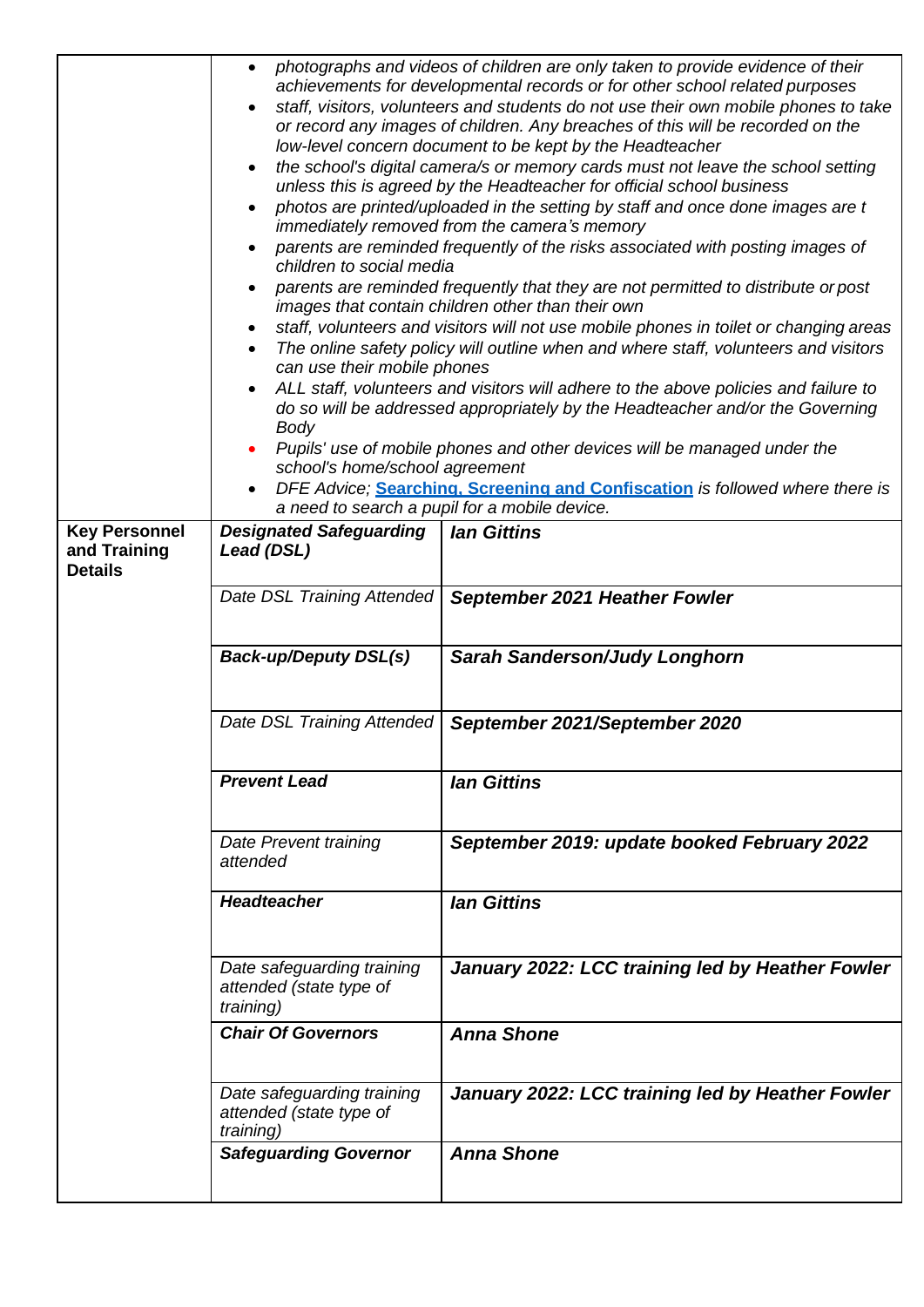|                        | Date safeguarding training<br>attended (state type of<br>training)         | January 2022: LCC training led by Heather Fowler                                                                                                                                                                                                                                                                                                                                                                                                                           |
|------------------------|----------------------------------------------------------------------------|----------------------------------------------------------------------------------------------------------------------------------------------------------------------------------------------------------------------------------------------------------------------------------------------------------------------------------------------------------------------------------------------------------------------------------------------------------------------------|
| <b>Useful Contacts</b> | <b>LCC Schools</b><br><b>Safeguarding Officer</b>                          | Victoria Wallace 01772 531196<br>school.safeguarding@lancashire.gov.uk                                                                                                                                                                                                                                                                                                                                                                                                     |
|                        | <b>LADO - (Local Authority</b><br><b>Designated Officer)</b>               | Tim Booth / Shane Penn / Donna Green 01772 536694<br>LADO.admin@lancashire.gov.uk                                                                                                                                                                                                                                                                                                                                                                                          |
|                        | <b>MASH Education Officers</b>                                             | Jenny Ashton 01772 531643<br>jennifer.ashton@lancashire.gov.uk<br>Matt Chipchase 01254 220989<br>matt.chipchase@lancashire.gov.uk                                                                                                                                                                                                                                                                                                                                          |
|                        | <b>Children and Family</b><br><b>Wellbeing Service</b><br>CON <sub>2</sub> | The Children and Family Wellbeing Service (CFW)<br>offers support to children, young people age 0-19+yrs (0 -<br>25yrs for SEND) and their families across Lancashire.                                                                                                                                                                                                                                                                                                     |
|                        |                                                                            | Any agency can request access to this support for a<br>family or individual child by making a Request for<br>Support. Please note that a CAF (Early Help Assessment)<br>should be in place.                                                                                                                                                                                                                                                                                |
|                        | <b>Lancashire Children's</b><br><b>Social Care / MASH</b><br>CON 3 and 4   | Anyone can raise a concern about the safety and welfare<br>of a child by calling 0300 123 6720 (or between 5.00pm -<br>8.00am on 0300 123 6722.)*                                                                                                                                                                                                                                                                                                                          |
|                        |                                                                            | Before you make contact with MASH you need to consider<br>if the child or young person's needs can be met by<br>services from within your own agency, or by other<br>professionals already involved with the family, including<br>consideration to initiating a CAF (Early Help Assessment)                                                                                                                                                                                |
|                        |                                                                            | Where possible, share information with consent, and<br>where possible, respect the wishes of those who do not<br>consent to having their information shared. Under the<br>GDPR and Data Protection Act 2018 you may share<br>information without consent if, in your judgement, there is<br>a lawful basis to do so, such as where safety may be at<br>risk. 7 golden rules                                                                                                |
|                        |                                                                            | Where the needs of the child meet Levels 3 and 4 <sup>**</sup> of the<br>Continuum of Need, professionals are advised to submit a<br>referral form directly to Children's Social Care via the Multi<br><b>Agency Safeguarding Hub</b><br>cypreferrals@lancashire.gov.uk                                                                                                                                                                                                    |
|                        |                                                                            | **Where there are immediate safeguarding concerns<br>about a child or young person (level 4 of the CON/<br>child protection), you should make direct contact with<br>MASH on the following number or the Police (999 in<br>an emergency) - and complete the referral form once<br>the immediate concerns have been addressed. If the<br>child you are concerned about already has an<br>allocated Social Worker go directly to this person by<br>contacting 0300 123 6720: |
|                        | Whistleblowing                                                             | 01772 532500                                                                                                                                                                                                                                                                                                                                                                                                                                                               |